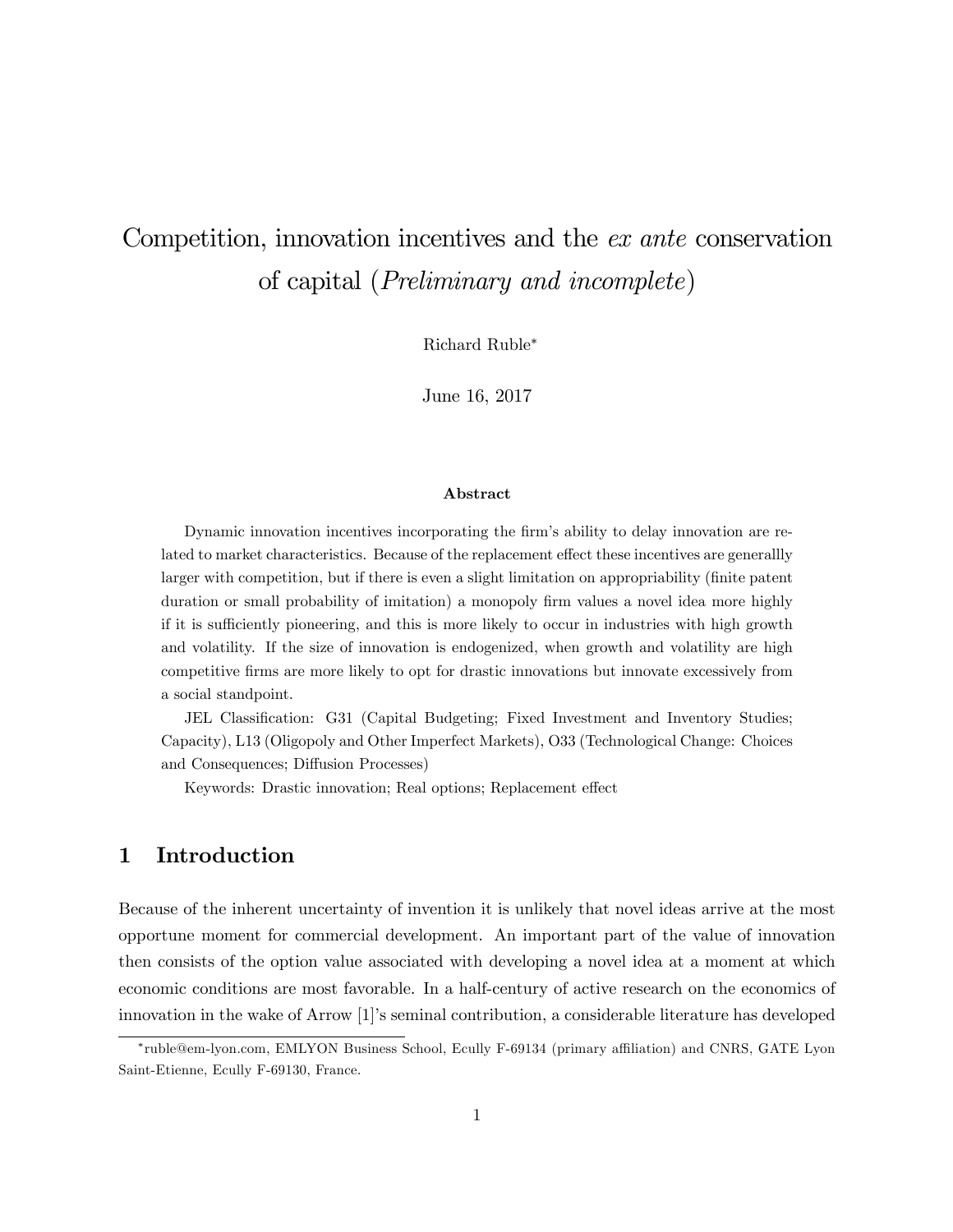relating innovation incentives to the degree of competition firms face in the product market as well as uncertainty regarding the success of R&D investments.<sup>1</sup> In parallel the understanding of the option value associated with investments has also evolved, and it can continue to usefully inform innovation economics and policy by shedding light on the determinants of innovation when it is viewed as an investment decision. Notably in high growth or high volatility industries in which the value of expansion options is likely to be significant, the link between competition and innovation is less straightforward than the standard static analysis suggests, even when restricting attention to the polar cases of monopoly and competitive Örms. Moreover, viewing innovation as an investment opportunity provides a better understanding of the type of innovation that firms ultimately choose to pursue, by highlighting the role played by industry characteristics in determining the magnitude of innovations.

This paper studies the innovation incentives of firms by representing innovation as an irreversible investment in which option value is likely to be important because the arrival of an innovation and its development cost are generally not coordinated events. Using a standard model of irreversible investment (Dixit and Pindyck [8]) to represent the dynamic innovation incentive of Örms, one quickly sees that option value should not have any impact on the comparative innovation incentives of monopoly and competitive firms, because of the power of the replacement effect. The intuition behind this is straightforward: because of the replacement effect, the competitive payoff is greater than the monopoly payoff in every state, and it then follows naturally that the competitive option to develop the idea in any state is worth more than the corresponding monopoly option.

However, the importance of the replacement effect hinges upon a restrictive set of underlying assumptions, and much of the progress in the understanding of innovation incentives has resulted from relaxing these assumptions in various ways.<sup>2</sup> Viewing innovation as an investment

<sup>2</sup>As Arrow observes ([1] p. 622):

<sup>&</sup>lt;sup>1</sup>Already a decade ago, Gilbert [13] refers to the wealth of economic models of innovation:

ìdi§erences in market structure, the characteristics of innovations, and the dynamics of discovery lead to seemingly endless variations in the theoretical relationship between competition and expenditures on research and development or the outputs of research and development  $(R&D)$ .

ìThe only ground for arguing that monopoly may create superior incentives to invent is that appropriability may be greater under monopoly than under competition. Whatever differences may exit in this direction must, of course, still be offset against the monopolist's disincentive created by his preinvention monopoly profits."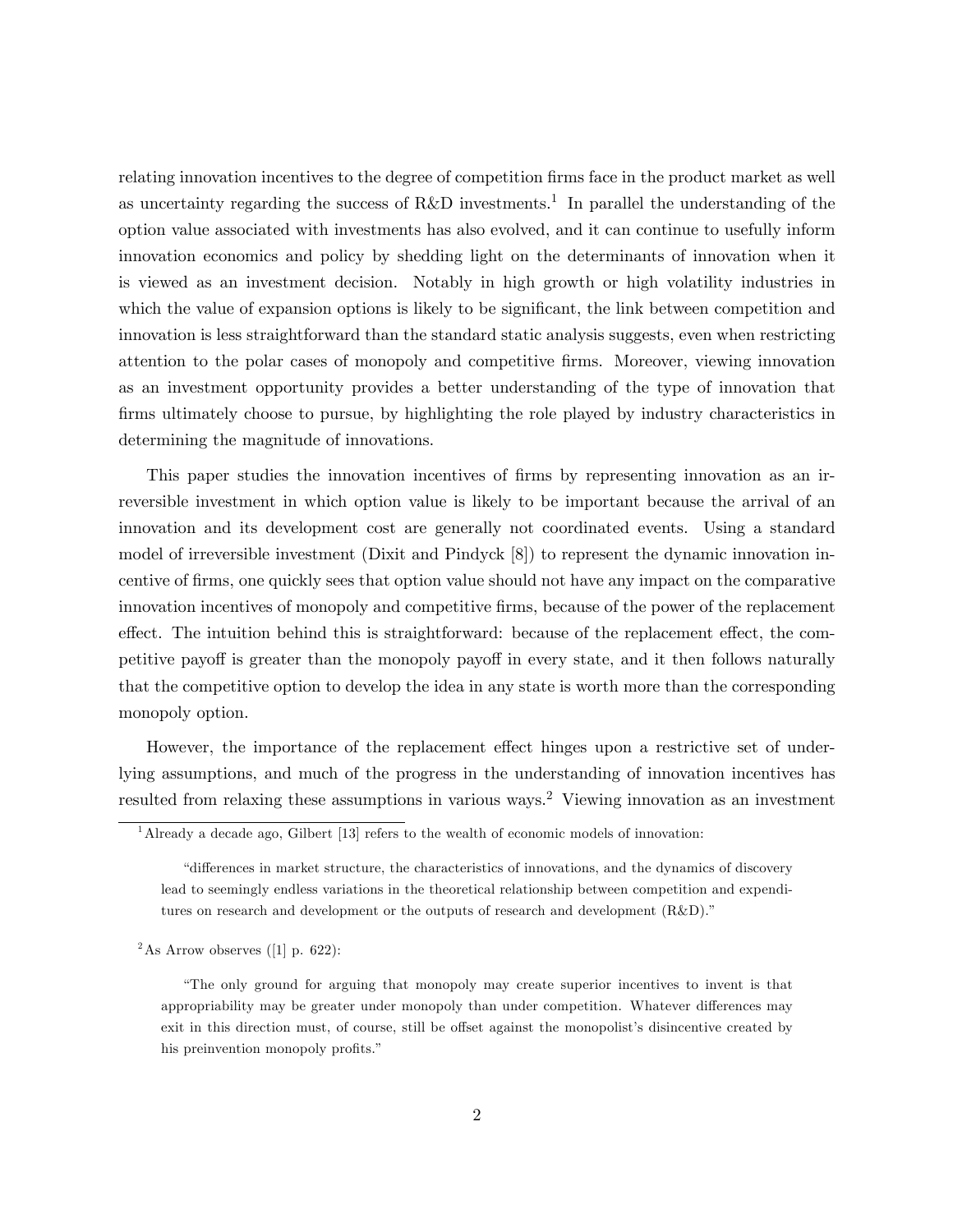opportunity in a dynamic setting, it is straightforward to incorporate some specific limitations to the appropriability of invention into the analysis. For example, both the length of time for which a novel idea is protected by a patent and the scope of patents are limited. Moreover, information leakage is likely to occur over time, leading competitors to imitate or invent around a novel idea. Such limitations to appropriability as these are likely to favor monopoly innovation, which enjoys additional entry barriers in the product market. By integrating limits on appropriability such as finite patent duration or a random arrival of imitation into the standard model of irreversible innovative investment, the circumstances that favor monopoly innovation can be identified precisely.

If a novel idea is "pioneering" in that it emerges at a moment when the cost of development is currently high so that optimal time to develop an innovation is likely to be remote, then there is a greater dynamic innovation incentive under monopoly than under competition. This is in a sense a setback for any policy that aims to foster innovation by promoting those market structures that o§er greater incentives for innovation through merger policy for instance, since in a stochastic dynamic setting the most favorable market structure changes over time with market conditions.<sup>3</sup> That imperfect appropriately has consequences for relative innovation incentives is not in itself particularly novel, but the real options approach allows more specific results to be derived that are relevant for policy. This is because this analysis points to those circumstances under which a monopoly market structure should not be viewed as an impediment to innovation, namely in industries in which volatility or growth are sufficiently high so that the value of an innovation resides mainly in the possibility of developing it in the future.<sup>4</sup> Conversely, it is when market conditions are more stable and development is likely to occur rapidly that the replacement effect

<sup>&</sup>lt;sup>3</sup>This policy objective is described by Gilbert [13] as follows:

<sup>&</sup>quot;Studies also show that the social return to investment in  $R\&D$  is higher than the private return. which suggests that policies that promote innovation can pay large dividends for society. One way to achieve these benefits is to promote industry structures that offer greater incentives for innovation, including policies toward mergers and laws that govern exclusionary conduct."

<sup>4</sup>Future earnings are notoriously important in the valuation of emerging internet businesses, as was the case for the emblematic internet Örm Amazon in the late 1990s. Decades earlier, many important inventions of the twentieth century were made at Bell Labs, an organization that favored research on projects of unproven immediate commercial value (see, e.g., Gertner [12]). The main tehnical ideas behind mobile telephony for instance date back to 1947, but it wasnít until the FCC opened a block of frequencies a couple of decades later that cellular networks were actually developed. In the technology adoption literature, the importance of waiting and optimal timing is well-recognized (see Hoppe [16]), notably because of the expectation at any moment of further technical improvements.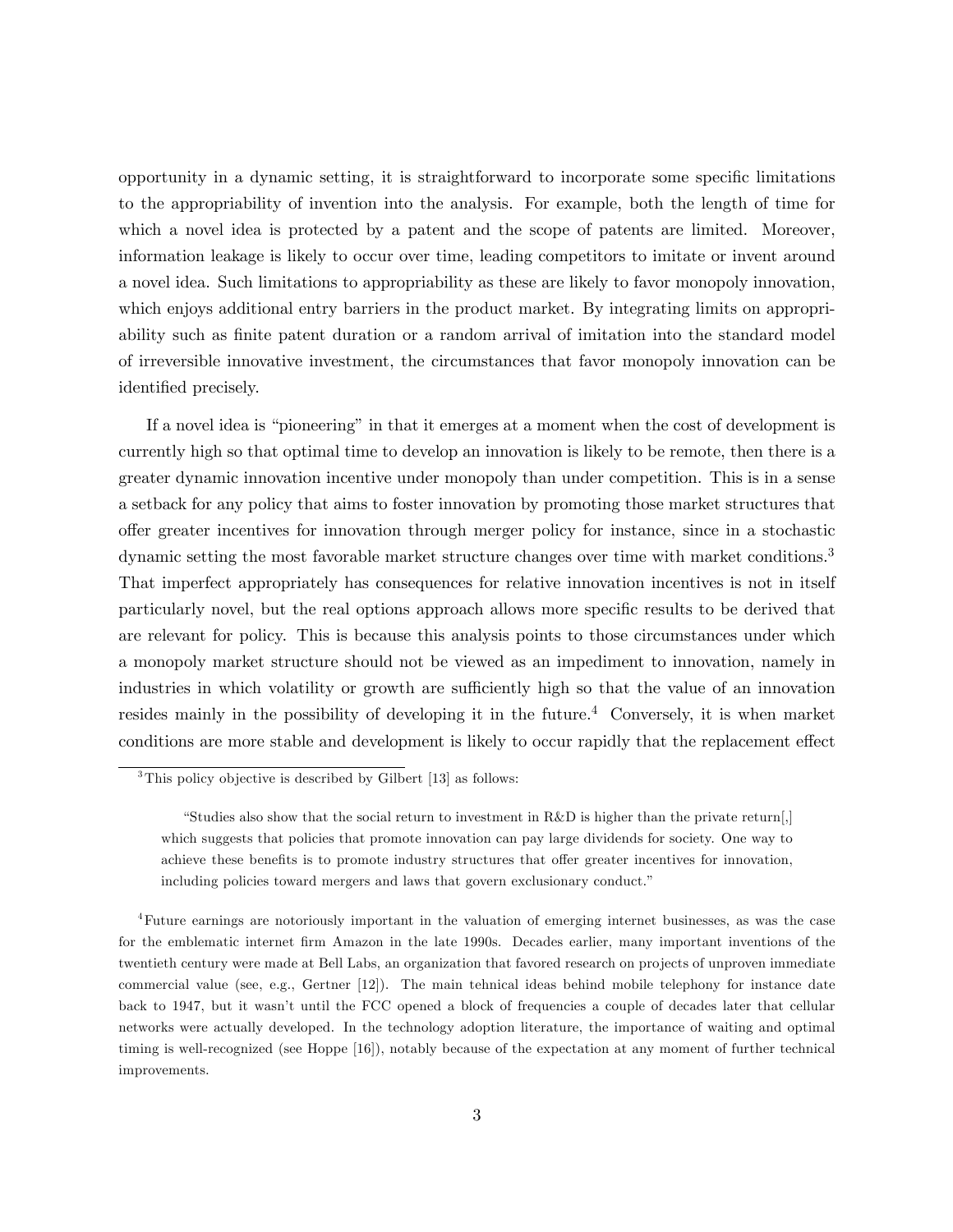will be relatively important and clearly favor competitive innovation.

Having at first focused attention on the timing of discrete investments (a notable exception is Bar-Ilan and Strange [2]) research on investment options has begun recently to account for both the timing and the magnitude of investment. In the framework for innovative investment developed in this paper, the size of investment is best understood as a decision regarding the magnitude of the innovation that the firm ultimately brings to market, such as a targeted level of unit cost reduction for a process innovation. Although some ináuential early work on innovation considers the choice of innovation size in a static setting (Dasgupta and Stiglitz [7]), we argue that it is in a dynamic context that this question takes on particular significance. Here as well, the real options approach allows the magnitude of innovation to be understood in relation to industry and market characteristics. For instance, it is when market growth and volatility are large that competitive firms are more likely to delay innovation and opt for so-called drastic innovations. Somewhat counterintuitively, competitive firms innovate "too much, too late". This occurs because of a mechanism described by Huisman and Kort [19] in the following way. As greater volatility raises the value of an investment option, it induces firms to invest later at a time when their marginal investment incentive is greater, either because marginal revenue has increased or because the incremental cost of investment is lower. In the innovation framework adopted here (which draws on a general specification proposed by Pennings [20]), this implies that competitive Örms invest too much, too late as compared with the social innovation incentive.

Through its focus on the role of the uncertainty surrounding innovation in monopoly and competition rather than strategic oligopoly Örms, the model of this paper is perhaps most closely related to some early "auction" models of innovation incentives, as surveyed by Reinganum  $[22]$ , that study the scale of firm investments and its repercussion for the speed of innovation. As in these early models, innovation can occur more or less quickly as in the present paper, although this happens here as a result of the timing of innovative projects rather than of their intensity, and the focus remains on the polar cases of monopoly and competitive firms and the effect of limited appropriability, in contrast with the considerable literature in industrial organization that studies the relationship between innovation and competition through those models of strategic behavior in oligopoly that are admittedly most likely to directly inform such policy objectives as merger control. Among recent examples, Etro [9], Belleáamme and Vergari [3] and Chen and Schwartz [5] study intermediate or alternative forms of product market competition such as oligopoly, Stackelberg leadership, and coordination so as to identify specific circumstances that favor monopoly innovation. At least since D'Aspremont and Jacquemin [6] research on the choice of innovation size has similarly centered on strategic incentives in oligopolies so as to shed light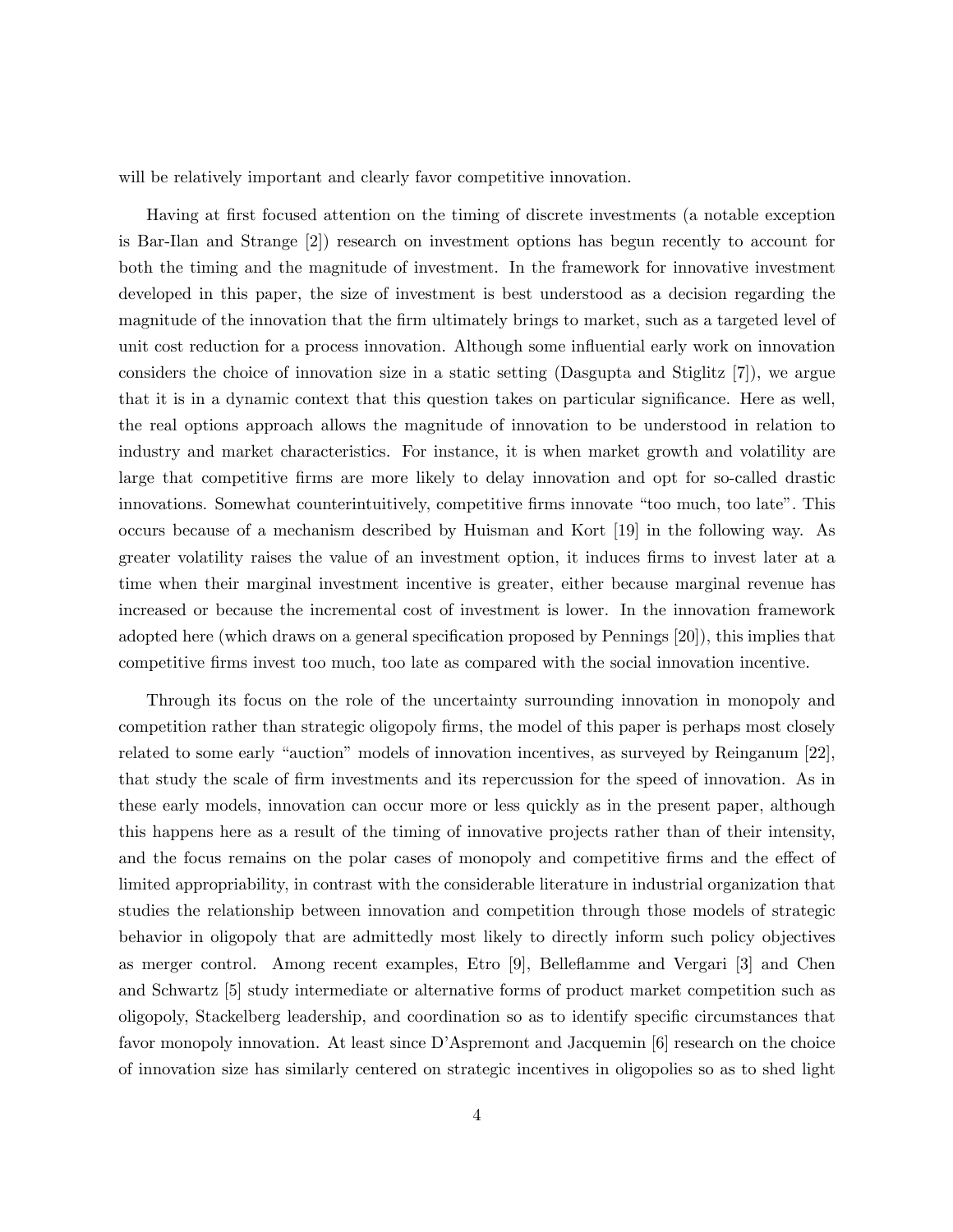on issues of policy relevance, such as R&D cooperation issue. Another influential line of research on the economics of innovation has explored strategic innovation incentives when firms race to obtain a patent or adopt a technology whose arrival is uncertain (Reinganum [21]) and more recent work in this area represents innovation as an investment option (Huisman [17], Weeds [25]) and integrates limited appropriability and strategic behavior in the presence of imitators into the analysis (Huisman and Kort [18], Femminis and Martini [11]). Finally, there are strong parallels between the study of innovation incentives for a firm and models of technology adoption, such as Farzin et al. [10]'s model of the optimal timing of technology adoption in a competitive setting that this paper complements by highlighting the effect of different market structures.

Section 2 develops a benchmark model of innovation incentives when a monopoly or competitive innovator face a stochastic development cost for a novel idea and decide upon the timing of investment, and verified that the replacement effect continues to hold in a dynamic setting. Section 3 allows for different forms of limited appropriability, such as limited patent duration or the arrival of imitation. In all cases, it emerges that even an arbitrarily small limitation on appropriability for competitive Örms results in a greater dynamic innovation incentive for monopoly firms, when the current cost of development is sufficient high. Finally Section 4 allows for variable innovation size and endogenizes drastic innovation in the case of competitive firms. Section 5 concludes.

## 2 Dynamic innovation incentives

This section describes the value of innovation under monopolistic and competitive conditions in the product market, incorporating any option value associated with the right to develop a novel idea that may be present if a firm has leeway as to the timing of an innovation, so as to determine the dynamic incentives that firms may have to innovate in these different market structures.

#### 2.1 Monopoly innovation option

The following paragraphs describe a canonical model of innovation for a monopoly firm along the lines of Dixit and Pindyck [8] that forms the basis for the analysis in the rest of the paper. The firm is taken to engage in a process innovation where uncertainty applies to the cost of innovation, and qualitatively similar results would obtain if product innovation or demand uncertainty were present instead.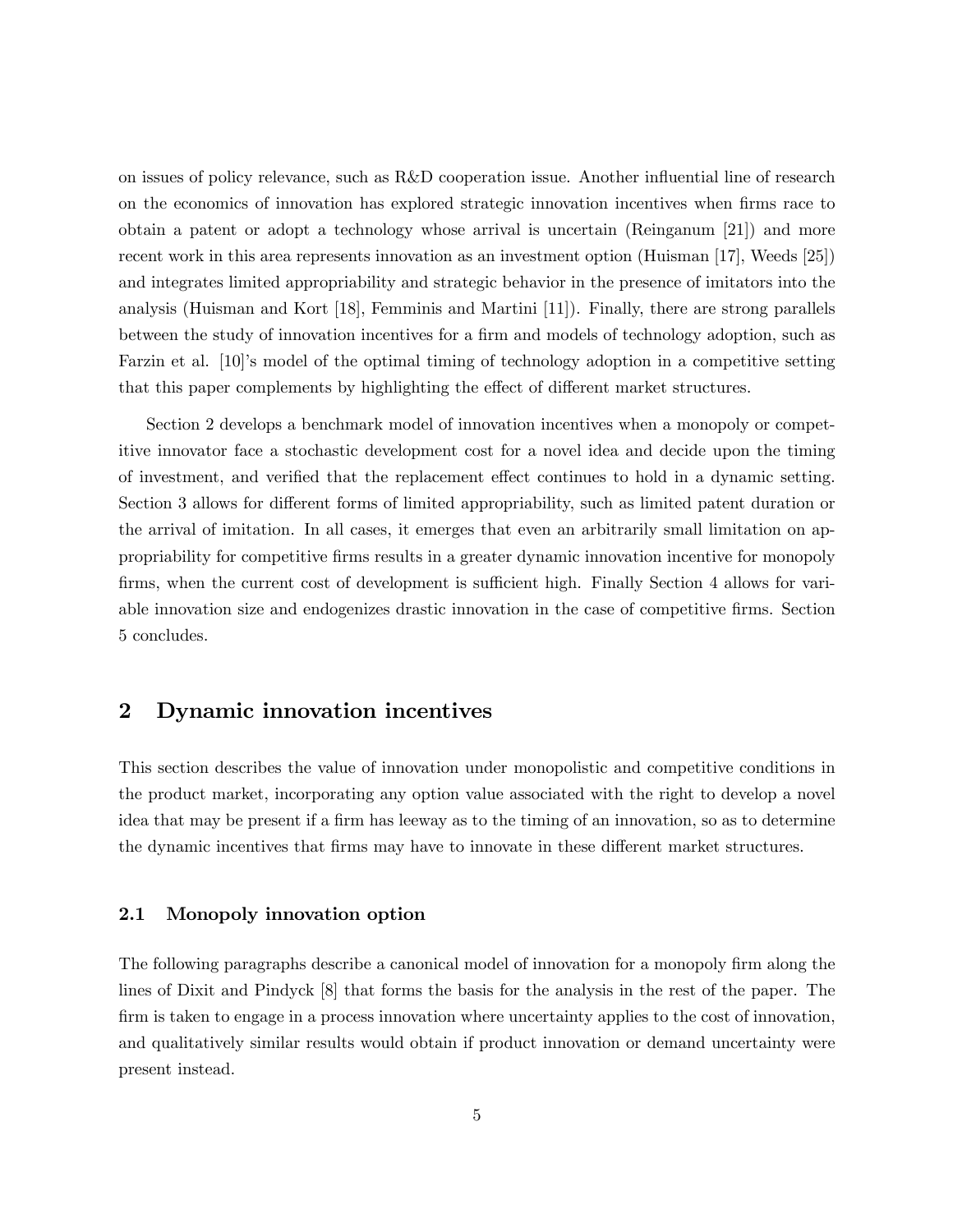Let  $\underline{\pi}$  and  $\overline{\pi}$ ,  $\overline{\pi} > \underline{\pi} > 0$ , denote flow profits before and after innovation. These flow profits may, for example, reflect a process innovation that reduces unit cost, *i.e.*  $\pi = \pi^{\mathbf{M}}(c_0)$  and  $\overline{\pi} = \pi^{\mathbf{M}}(c_1)$ , where  $\pi^{\text{M}}$  denotes the optimal monopoly profit function and  $c_0$  and  $c_1, c_1 < c_0$ , denote pre and post-innovation unit cost. The discount rate  $r > 0$  is assumed to be known and constant, so  $\overline{\Pi} = \pi/r$  and  $\overline{\Pi} = \overline{\pi}/r$  represent the capitalized values of perpetual profit flows without and with innovation.

Innovation begins when the firm acquires the right to use a novel idea, but acquiring a novel idea does not directly lead to a higher profit flow. In order to be implemented, an idea must be developed by the firm in order to be viable, and this development involves a complementary expenditure in order to roll the novel idea out onto the shop floor or to bring it to market.

The fixed cost of developing an idea at a given time  $t, K_t$ , evolves according to a geometric Brownian motion with drift  $\mu$  and volatility  $\sigma$ ,  $dK_t = \mu K_t dt + \sigma K_t dW_t$ , with  $\sigma > 0$ . The option to delay development is therefore of potential value because of uncertainty regarding the future fixed cost of development  $(\sigma)$ . The drift term may be interpreted either as a measure of resource scarcity that raises the cost of development over time (if  $\mu > 0$ ) or technical progress and learning  $(\mu < 0)$ , a form of market growth. In the latter case, the negative drift of the fixed cost is also a potential source of value for the option to delay. Once the Öxed cost is paid, development is assumed to be instantaneous and riskless so that the Örm immediately starts perceiving a corresponding flow profit in the product market.<sup>5</sup>

Under these conditions a monopoly firm holds a growth option with cost uncertainty. Its decision consists in choosing at which time to develop its idea, and its optimal policy is a trigger policy involving a stopping threshold of the development cost, denoted  $K^{\text{M}}$ , that defines the stochastic time at which it undertakes development,  $\tau^{\mathbf{M}} = \inf \{ t \ge 0, K_t \le K^{\mathbf{M}} \}.$ 

For a given current value of the fixed cost  $K_t = k$  standard arguments establish that under the above assumptions the dynamic innovation incentive of a monopoly firm is

$$
V^{\mathcal{M}}(k) = \sup_{\tau \ge t} \mathbb{E}_t \left[ \left( \overline{\Pi} - \underline{\Pi} - K_{\tau} \right) e^{-r\tau} \right] \tag{1}
$$

$$
= \begin{cases} \overline{\Pi} - \underline{\Pi} - k, \, k \le K^{\mathcal{M}} \\ \frac{[K^{\mathcal{M}}]^{\gamma+1}}{\gamma} k^{-\gamma}, \, k > K^{\mathcal{M}} \end{cases} \tag{2}
$$

<sup>&</sup>lt;sup>5</sup>The main conclusions of the paper also hold if the success of innovation is stochastic. For instance if the arrival of innovation success follows a Poisson process with arrival rate  $h > 0$  then the flow payoffs  $\overline{\Pi}$  and  $\Pi^C$  are multiplied by  $h/(r + h)$  and  $(r + h)$  must be substituted for r in the discounting parameter  $\gamma$ , but the qualitative comparison of dynamic innovation incentives is unaffected.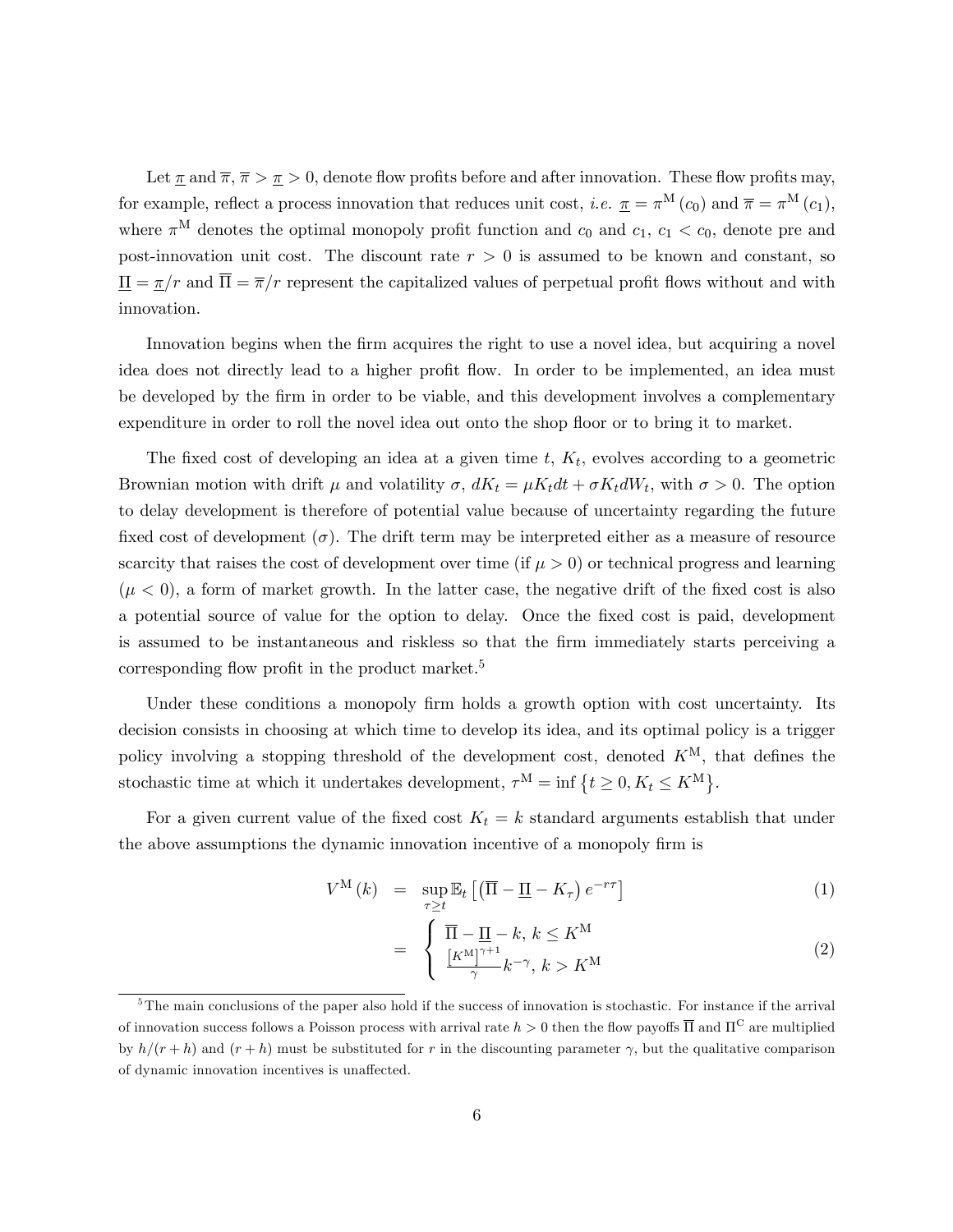where  $K^{\text{M}} = (\gamma / (\gamma + 1)) (\overline{\Pi} - \underline{\Pi})$  and

$$
\gamma(r,\mu,\sigma) = \frac{\mu}{\sigma^2} - \frac{1}{2} + \sqrt{\left(\frac{\mu}{\sigma^2} - \frac{1}{2}\right)^2 + \frac{2r}{\sigma^2}}
$$
(3)

is a function of parameters that reflects expected discounting, written  $\gamma$  for short.<sup>6</sup> If  $k > K^{\text{M}}$ then the last line in (2),  $V^{\mathcal{M}}(k) = (\overline{\Pi} - \underline{\Pi} - K^{\mathcal{M}}) (K^{\mathcal{M}}/k)^{\gamma}$ , incorporates the value of the option to delay, and as  $\partial \gamma/\partial \sigma < 0$  a straightforward envelope argument shows that  $\partial V^M/\partial \sigma > 0$  in this case.

#### 2.2 Competitive innovation option and replacement effect

The opposite case of the dynamic innovation incentive of a monopoly firm  $(2)$  is the value of innovation to a firm facing a competitive fringe in the product market and thus earning no economic profit before innovation. In this case, the dynamic innovation incentive is also interpreted as the value that an inventor can extract upstream in a market for ideas. Let  $\Pi^C$  denote the present value of the competitive firm's post-innovation flow profit. Note that necessarily  $\Pi^C \leq \overline{\Pi}$ (a competitive firm cannot earn greater profit than a monopoly) and if  $\Pi^C = \overline{\Pi}$  the innovation is said to be drastic. Following similar arguments to the monopoly option case above, the dynamic innovation incentive of a firm facing product market competition is

$$
V^{C}(k) = \begin{cases} \n\Pi^{C} - k, \, k \leq K^{C} \\
\frac{[K^{C}]^{\gamma+1}}{\gamma} k^{-\gamma}, \, k > K^{C}\n\end{cases}
$$
\n(4)

where  $K^{\text{C}} = (\gamma/(\gamma+1)) \Pi^{\text{C}}$ .

In his seminal paper Arrow [1] demonstrates that in a standard setting  $\Pi^C > \overline{\Pi} - \Pi$  (the replacement effect). From his result it directly follows that  $K^{\mathbb{C}} > K^{\mathbb{M}}$  and  $V^{\mathbb{C}}(k) > V^{\mathbb{M}}(k)$ . Product market competition is therefore associated with earlier innovation and a greater dynamic innovation incentive than monopoly, so that the replacement effect holds just as well as in a stochastic continuous time setting as in the static model. The intuition for this is very straightforward: if the competitive payoff is greater than the monopoly payoff in every single state of the development cost, then it naturally follows that the competitive option to develop the idea in any state is worth more than the corresponding monopoly option.

<sup>&</sup>lt;sup>6</sup>The geometric Brownian motion has the property that for  $k \geq K^{\mathrm{M}}$  and first hitting time  $\tau^{\mathrm{M}}$  defined in the text,  $\mathbb{E}_k \left[ e^{-r\tau^M} \right] = \left( \frac{K^M}{k} \right)^\gamma$ . Here  $\gamma$  is the absolute value of the negative root of the fundamental quadratic (see Section A.1).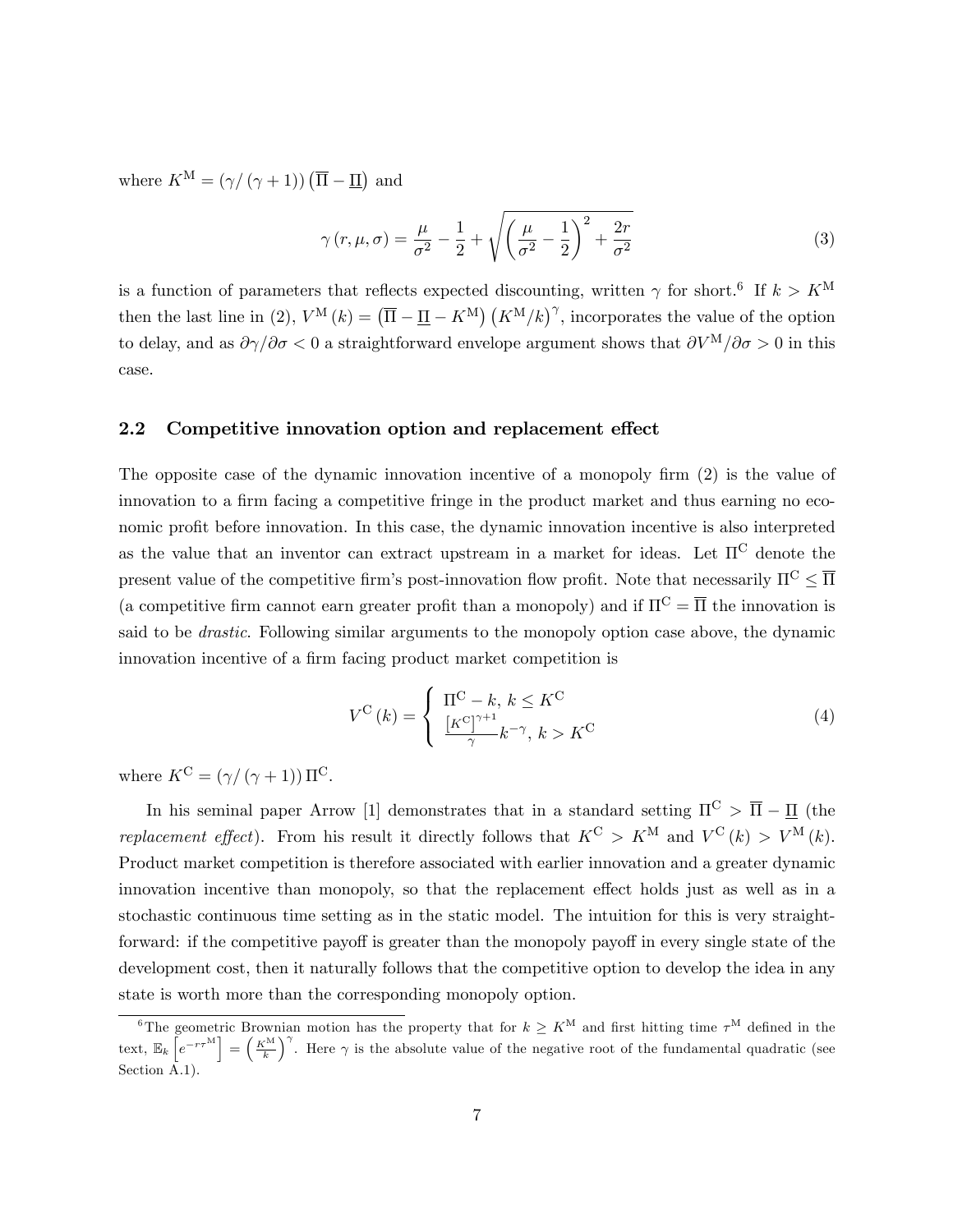#### 2.3 Social incentive

In addition to identifying the replacement effect Arrow compares the monopoly and competitive innovation incentives to the social incentive to innovate. In order to perform a benchmark comparison in the continuous time setting considered here, assume that the social discount rate is the same as that of firms and that consumers are risk-neutral.

Consider a process innovation that reduces unit cost from  $c_0$  to  $c_1$  and let  $D(P)$  denote the demand function, assumed to be strictly decreasing on its domain. The capitalized surplus flows without and with innovation resulting from marginal cost pricing in the product market are  $S_0^C = (1/r) \int_{c_0}^{\infty} D(s)ds$  and  $S_1^C = (1/r) \int_{c_1}^{\infty} D(s)ds$ . Similarly to (2) and (4), under these assumptions the social gain from innovation is defined by parts as

$$
W^*(k) = \begin{cases} S_1^{\text{C}} - S_0^{\text{C}} - k, \, k \le K^*\\ \frac{[K^*]^{\gamma+1}}{\gamma} k^{-\gamma}, \, k > K^* \end{cases} \tag{5}
$$

where  $K^* = (\gamma/(\gamma+1)) (S_1^C - S_0^C)$  is the socially optimal investment threshold. Since  $S_1^C - S_0^C \ge$  $\Pi^C$ , it follows directly that  $K^* \geq K^C$  so that innovation occurs later than is socially optimal under both competition and monopoly as may be expected. Similarly it is straightforward to verify that  $W^*(k) \geq V^{\mathcal{C}}(k)$ , so that both the monopoly and the competitive dynamic innovation incentives fall short of the social optimum.

As stated in the introduction a direct consequence of the replacement effect is that if an explanation of monopoly innovation is to be found, it must lie in some other industry characteristic that allows a monopoly firm to have a greater innovation incentive.<sup>7</sup> Certain limitations of appropriability, namely over time, arise naturally in a dynamic setting and are taken up in the next section.

## 3 Imperfect appropriability

As Arrow observes an inventor's incentive unravels entirely if there is perfect competition both in the product market and in the market for ideas. However conditions neednít be so extreme that permanent monopoly or perfect competition are the only possible upstream market structures. In a dynamic setting, an inventor typically possesses only a partial degree of (or temporary) monopoly power that it can exercise in the technology market. For example, the protection that

<sup>&</sup>lt;sup>7</sup>For example if one of the firms is an incumbent in a duopoly, the efficiency effect (Gilbert and Newberry  $[14]$ ) results in a greater innovation incentive for an incumbent monopolist.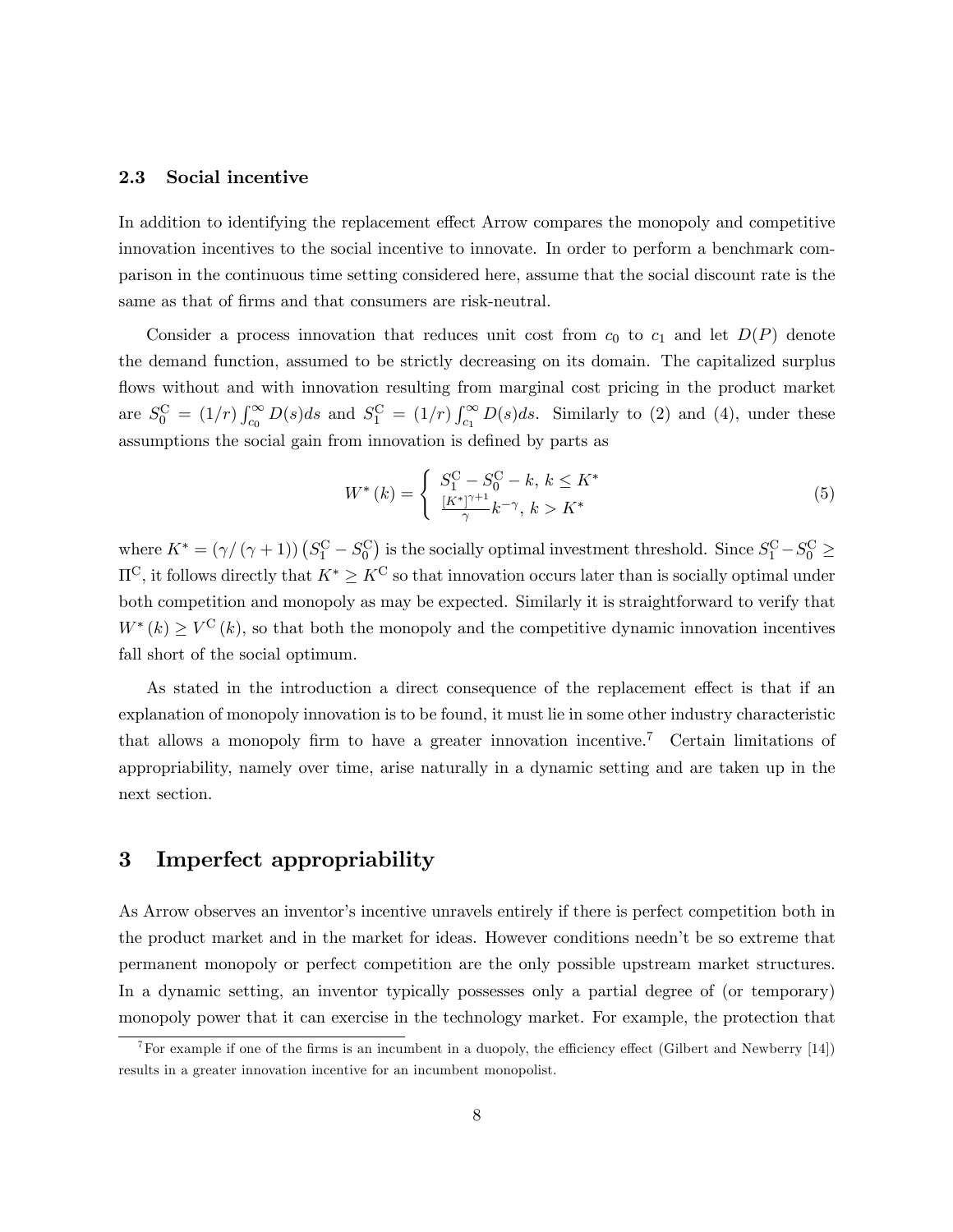an inventor derives from patenting may be of finite duration, or alternative inventions or imitations may arrive in the market. These mechanisms are examined in turn in this section: Section 3.1.1 describes a simple limiting case that emphasizes the existence of a range of development costs over which a monopolist values an innovation more highly than a competitive Örm, and Sections 3.1.2 and 3.2 examine the robustness of this idea under intermediate and more realistic forms of imperfect appropriability.

#### 3.1 Finitely-lived inventor monopoly

This section describes the effect of finitely-lived patents on dynamic innovation incentives, beginning with the extreme but illustrative case in which the competitive Örm does not hold an option to delay before turning to the more realistic case of positive but Önite patent length.

#### 3.1.1 Spot monopoly

Consider first an inventor who only has instantaneous monopoly power, either because a substitute invention can emerge at the next instant so that firms must race to innovate or because the inventor cannot offer exclusivity to an innovating firm by committing not to subsequently resell the novel idea to a rival.

In this extreme case the inventor still has instantaneous pricing power in the market for ideas and can extract value for the novel idea but a competitive firm acquiring the novel idea must develop it immediately in order to realize any value in the product market. Its innovation incentive is therefore

$$
V_m^{\mathcal{C}}(k) = \max\left\{ \Pi^{\mathcal{C}} - k, 0 \right\} \tag{6}
$$

where the  $m$  subscript refers to the competitive firm's Marshallian or net present value investment threshold in this case,  $K_m^{\text{C}} = \Pi^{\text{C}}$ .

Comparing (2) and (6) yields the main intuition developed in the rest of the section: when the current cost of development  $k$  is sufficiently high, the value of the innovation option held by a monopoly firm outweighs the replacement effect so that the former has a greater dynamic innovation incentive than a competitive firm. Specifically, there exists a critical development cost threshold  $\widehat{K}$  that determines which of the two market structures values innovation more highly.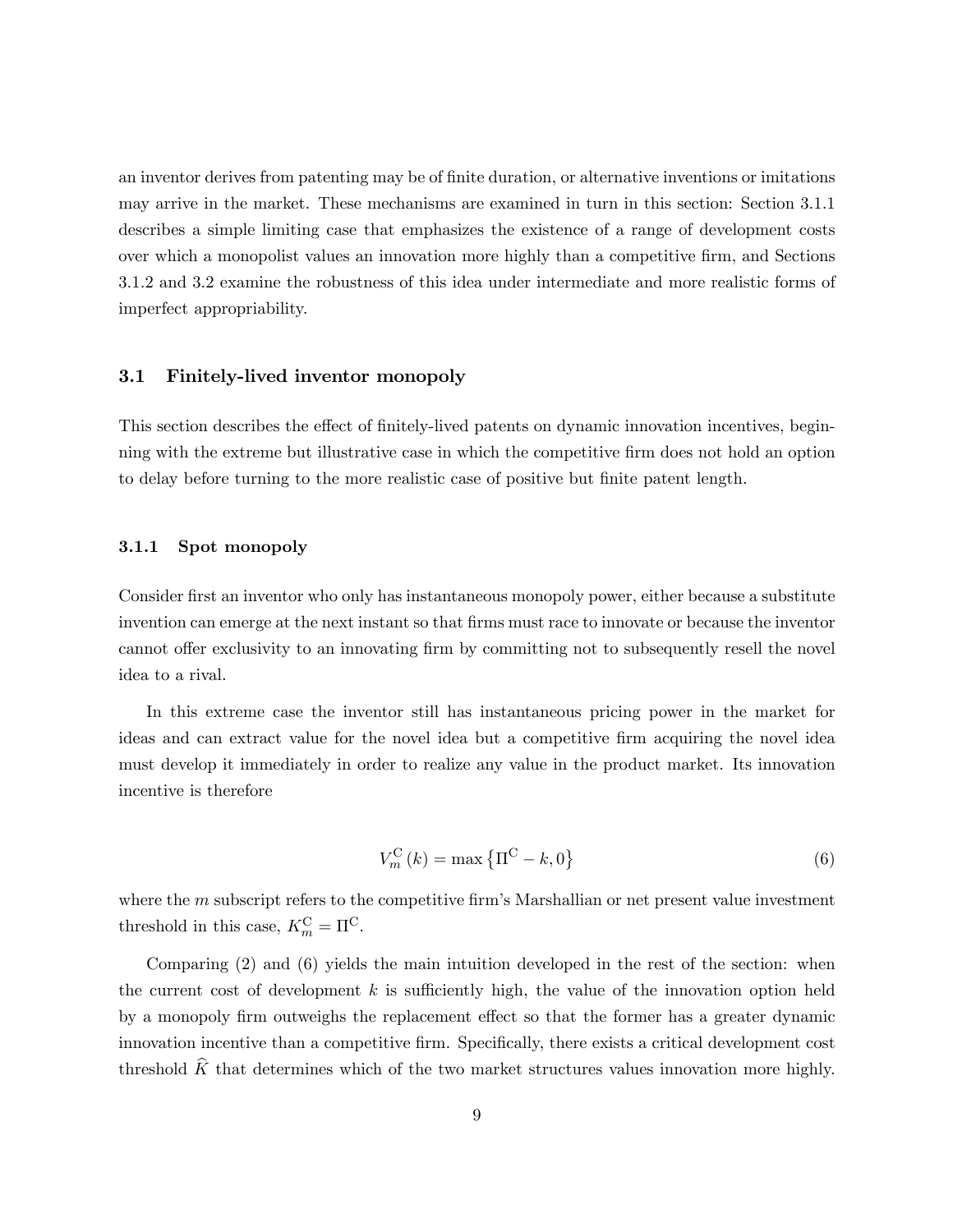In the "Schumpeterian" range over which the cost of development at the moment that a novel idea arrives is sufficiently high, innovation is valued more highly by a monopoly firm.<sup>8</sup>

This situation is represented in Figure 1: if a competitive innovator does not have the ability to time its investment optimally, the value of innovation to a monopolist in the product market, who has the possibility to postpone investment, is greater for sufficiently high levels of the development cost. The critical threshold  $\widehat{K}$  is determined by the intersection of  $V^{\mathrm{M}}(k)$  and  $V_{m}^{\mathrm{C}}(k)$  (dark grey). Since an increase in input price volatility ( $\sigma$ ) raises the option value part of  $V^{\mathcal{M}}(k)$  while leaving  $V_m^{\text{C}}(k)$  unaffected,  $\partial \hat{K}/\partial \sigma < 0$ . Greater cost uncertainty in such an industry increases the likelihood that it is monopoly that values innovation more highly.

**Proposition 1** If the inventor has an instantaneous monopoly in the market for ideas, there exists an development cost threshold  $\widehat{K}$  such that for  $k \in \left(\widehat{K}, \infty\right)$  a monopoly has a greater incentive to innovate than a competitive firm. Moreover  $\hat{K}$  decreases with input price volatility.

With respect to policy guidelines, competitive innovation is preferable to monopoly if  $k < \hat{K}$ , whereas if  $k > \hat{K}$  the greater innovation incentive lies with monopoly. However because the development cost fluctuates stochastically, up until investment has occurred there is a positive probability over any interval of time of moving to a region in which the alternative market structure has a greater innovation incentive, thus confounding any more general policy prescription.

<sup>&</sup>lt;sup>8</sup>Schumpeter's discussion of investment in new equipment by a monopoly firm emphasizes both the firm's motive to delay investment in the face of uncertainty and the possibility of misinterpreting the firm's decision to wait as being driven by the preservation of existing profits rather than the optimal timing of adoption of new equipment or techniques ([23], p. 98):

ìThere is however another element which profoundly a§ects behavior in this matter and which is being invariably overlooked. This is what might be called the ex ante conservation of capital in expectation of further improvement. [...] The real question then is at which link the concern should take action. The answer must be in the nature of a compromise between considerations that rest largely on guesses. But it will as a rule involve some waiting in order to see how the chain behaves. And to the outsider this may well look like trying to stifle improvement in order to to conserve *existing* capital values."

Discussions of the innovation advantages of large firms often cite their ability to diversify risk by holding a portfolio of R&D investments but stop short of identifying any option component that may be an integral part of the value of such a portfolio.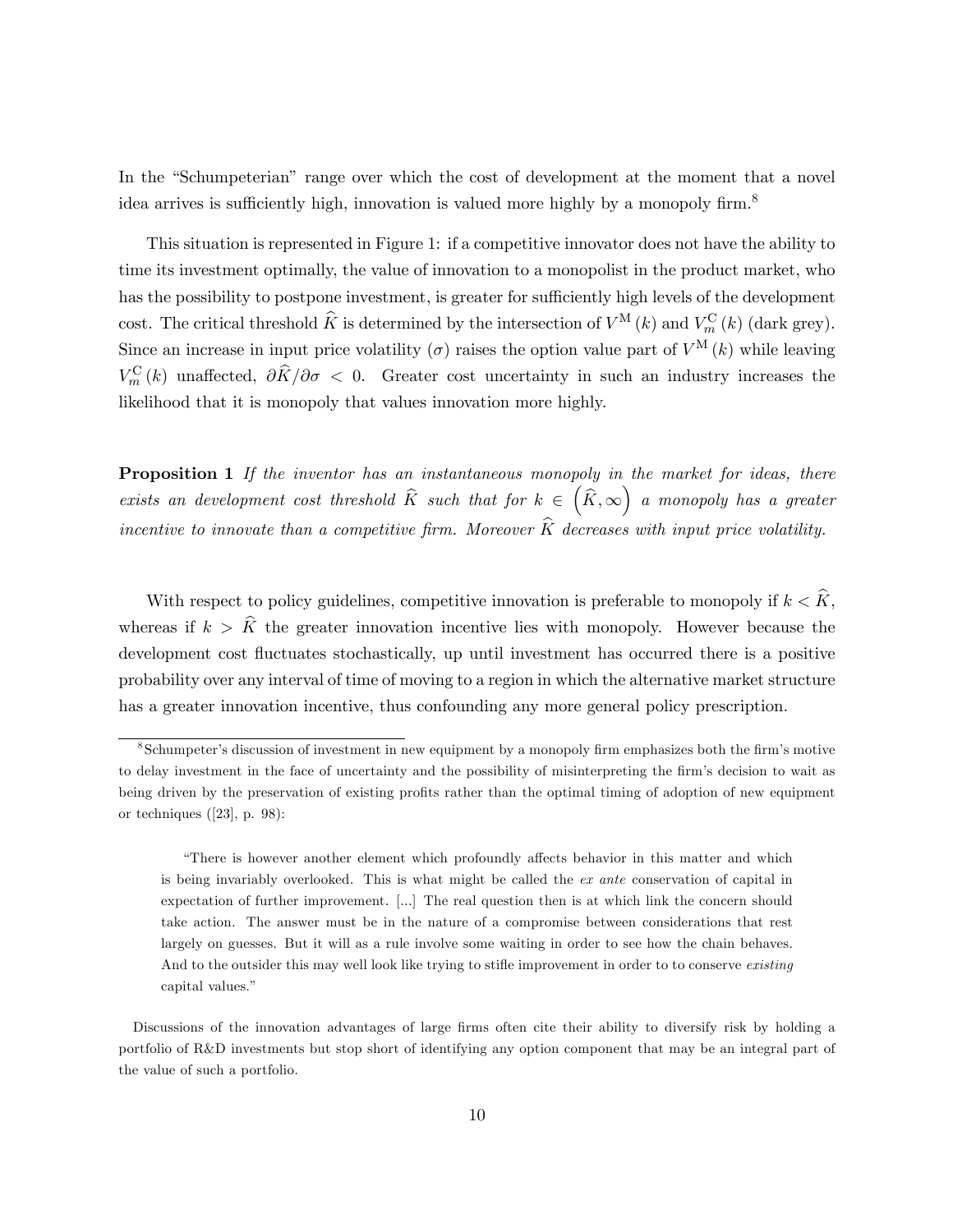

Figure 1: Because of the replacement effect the dynamic innovation incentive  $(V^{\mathcal{C}}(k))$ , light grey) is globally larger under competition than monopoly  $(V^{\mathcal{C}}(k) > V^{\mathcal{M}}(k)$  for all k). However if the inventor has only instantaneous monopoly power, the competitive incentive to innovate  $(V_m^{\text{C}}(k)$ , dark grey) is relatively smaller over the "Schumpeterian" range  $(V_m^{\text{C}}(k) < V^{\text{M}}(k)$ for  $k \in (\hat{K}, \infty)$ ). Notably, for intermediate values of the development cost  $k \in (\hat{K}, \Pi^C)$  the monopoly firm delays developing an innovation that a competitive firm would introduce immediately, but values the innovation more highly.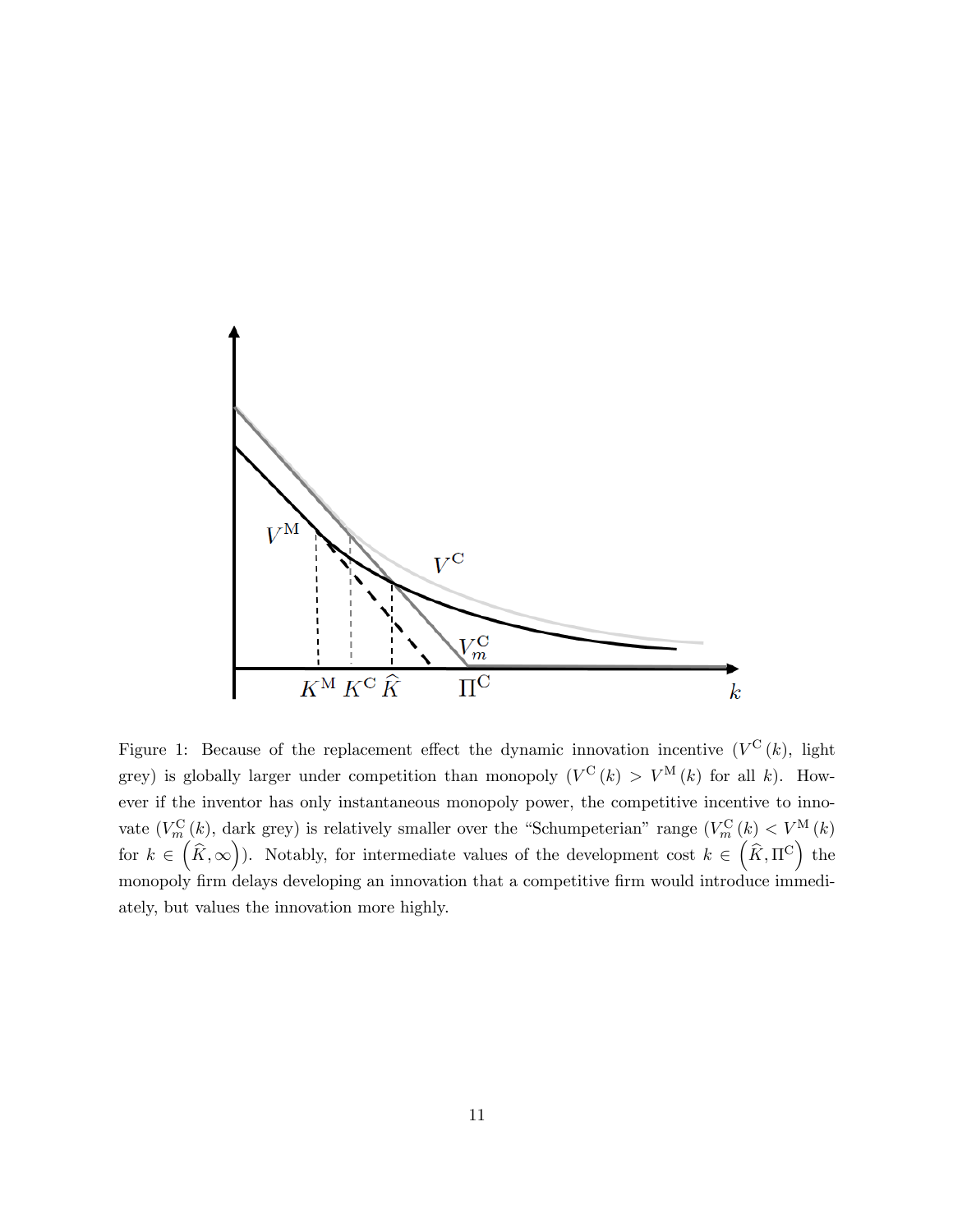#### 3.1.2 Patenting and the downstream innovation option

If there is a threat of competition from other inventors at the moment of discovery, an inventor is compelled to immediately patent a novel idea. The inventor then retains monopoly power in the market for ideas for a duration, taken to be of  $T > 0$  years, until the patent expires. From the standpoint of the competitive firm that might acquire the novel idea, this means that innovation can be profitably developed only over a limited time range  $t \in [0, T)$  since from the moment of patent expiry onward imitative competitor investment occurs at any moment at which the net present value of innovation is positive.

With such a finitely-lived monopoly any royalty that the inventor can extract has the form of an American option of finite maturity. Let  $V_T^{\mathcal{C}}(k,t)$  denote its value. The valuation of such an option is a time inhomogeneous problem for which no general analytic formula is known to exist (the conditions that characterize  $V_T^{\text{C}}$  are given in Section A.2). Nevertheless some general properties of  $V_T^{\text{C}}$  suffice to establish a similar result regarding dynamic innovation incentives as in the spot monopoly case.

First extending the length of patent protection indefinitely yields the generic competitive dynamic incentive Section 2.2, *i.e.*  $\lim_{T \to \infty} V_T^C(k, t) = V^C(k)$ . Second, reducing the patent length to zero eliminates any value of waiting so that a competitive firms only perceives the net present value of developing the innovation, *i.e.*  $V_0^{\text{C}}(k,0) = V_m^{\text{C}}(k)$  as in Section 3.1. Finally a revealed preference argument establishes that the incentive to innovate is monotonically increasing in the patent length T, *i.e.*  $T' \ge T \Rightarrow V_{T'}^C(k,t) \ge V_T^C(k,t)$  with strict inequalities if  $t < T$ : a firm facing a longer period of patent protection  $T' > T$  could simply set the same exercise threshold as a firm facing a shorter period,  $K_{T}(t) = K_T(t)$  for  $t \in [0, T)$ , in which case it holds the same value over  $(0, T)$  with a positive residual value if time  $t = T$  is reached and the option has not yet been exercised. Therefore, for any  $(t, T)$ ,  $V_m^{\text{C}}(k) \leq V_T^{\text{C}}(k, t) \leq V^{\text{C}}(k)$  (so  $V_T^{\text{C}}(k, t)$  lies between the two grey curves in Figure 1).

In order to make a meaningful comparison of dynamic innovation incentives, suppose that patent length is sufficient for the static innovation incentive to be greater for a competitive firm  $(T \geq (1/r) \ln (\Pi^C / (\overline{\Pi} - \underline{\Pi})))$ . Then the comparison of competition and monopoly incentives is similar in nature to Section 3.1. For low enough k (e.g. if  $k \leq K^{\text{M}}$  so instantaneous investment at  $t = 0$  is optimal for all T) the dynamic innovation incentive is lower at  $t = 0$  for monopoly,  $V^{\text{M}}(k) < V_T^{\text{C}}(k,0)$ , and conversely  $V^{\text{M}}(k) > V_T^{\text{C}}(k,0)$  for k large enough. To establish this latter part, let  $p_{T,k} := \Pr \{ \min_{s \in (0,T)} K_s \leq (1 - e^{-rT}) \Pi^C | K_0 = k \}$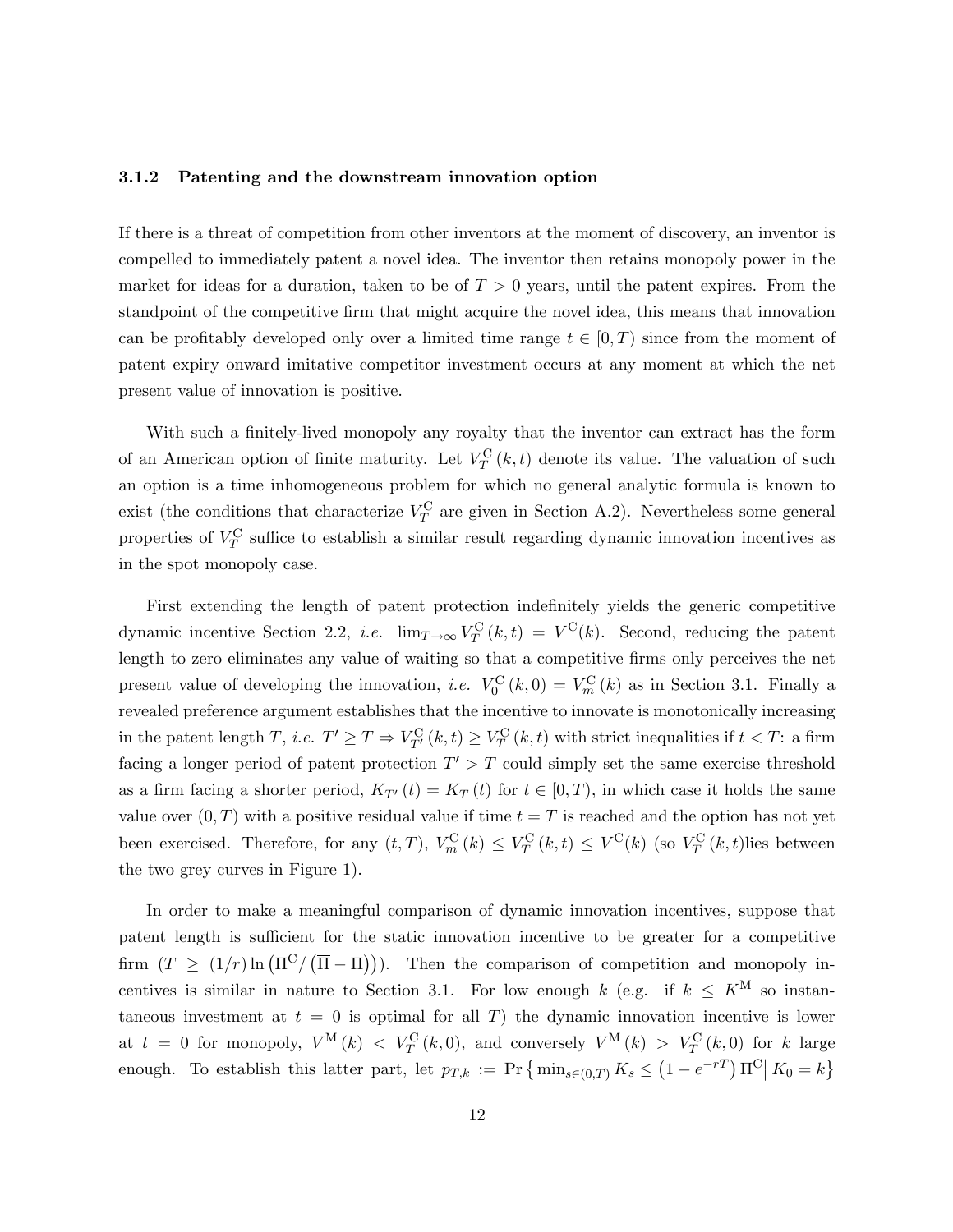denote the probability<sup>9</sup> that at some time before the patent expires the process  $K_t$  is in the region  $(0, (1 - e^{-rT}) \Pi^{C})$  over which the firm invests immediately. The value of the competitive option is then bounded above by the greatest value that it can expect to attain before time  $T$  is reached, so  $V_T^{\text{C}}(k,0) \leq p_{T,k} \left(1 - e^{-rT}\right) \Pi^{\text{C}}$  where  $p_{T,k}$  is decreasing in k with  $\lim_{k \to \infty} p_{T,k} = 0$ . Therefore, there exists a threshold  $\widehat{K}$  such that  $V^{\mathbf{M}}(k) > V^{\mathbf{C}}_T(k,t)$  for all  $k \geq \widehat{K}$  establishing an analogous result to Proposition 1.

#### 3.2 Competition and imitation

As an alternative to patent protection, pioneering firms are thought to often rely on secrecy and lead times (Hall et al. [15]). Once an idea is developed, the idea itself or at the least its existence is revealed to potential competitors either directly or through a process of reverse engineering which may take more or less time. The onset of imitation by rival firms is then likely to be random from the point of view of the innovator. Moreover, concurrent research by other inventors may lead to the emergence of competing products, constituting another limitation to appropriation that is random from the point of view of the innovator.

For simplicity suppose that competing invention and information leakage regarding the firm's process innovation are represented by a single Poisson process with arrival rate  $\lambda > 0$ . Once information leaks to a competitor, imitation occurs and the innovator's profit flow is driven back to zero immediately. In the presence of such stochastic imitation, the dynamic innovation incentive of a competitive Örm is

$$
V_{\lambda}^{\text{C}}(k) = \sup_{\tau \ge t} \mathbb{E}_t \left[ \left( \int_0^{\infty} \left( 1 - e^{-rs} \right) \Pi^{\text{C}} \lambda e^{-\lambda s} ds - K_{\tau} \right) e^{-r\tau} \right]
$$
(7)

$$
= \begin{cases} \frac{r}{r+\lambda} \Pi^{\mathcal{C}} - k, \, k \le K_{\lambda}^{\mathcal{C}} \\ \frac{\left[K_{\lambda}^{\mathcal{C}}\right]^{\gamma'+1}}{\gamma'} k^{-\gamma'}, \, k > K_{\lambda}^{\mathcal{C}} \end{cases} \tag{8}
$$

where

$$
\gamma' = \frac{\mu}{\sigma^2} - \frac{1}{2} + \sqrt{\left(\frac{\mu}{\sigma^2} - \frac{1}{2}\right)^2 + \frac{2\left(r + \lambda\right)}{\sigma^2}}\tag{9}
$$

and  $K_{\lambda}^{\text{C}} = (\gamma'/(\gamma' + 1))(r/(r + \lambda)) \Pi^{\text{C}}$  (see Section A.3).

 $\frac{9}{9}$ Adapting the first hitting time distribution for arithmetic Brownian motion gives

$$
p_{T,k} = \Pr\left\{\min_{s \in (0,T)} K_s \leq \Pi^C \middle| K_0 = k\right\} = \int_0^T \frac{k - \Pi^C}{\sqrt{2\pi\sigma^2 s^3}} \exp\left[-\frac{\left(k - \Pi^C + \left(\mu - \frac{\sigma^2}{2}\right)s\right)^2}{2\sigma^2 s}\right] ds.
$$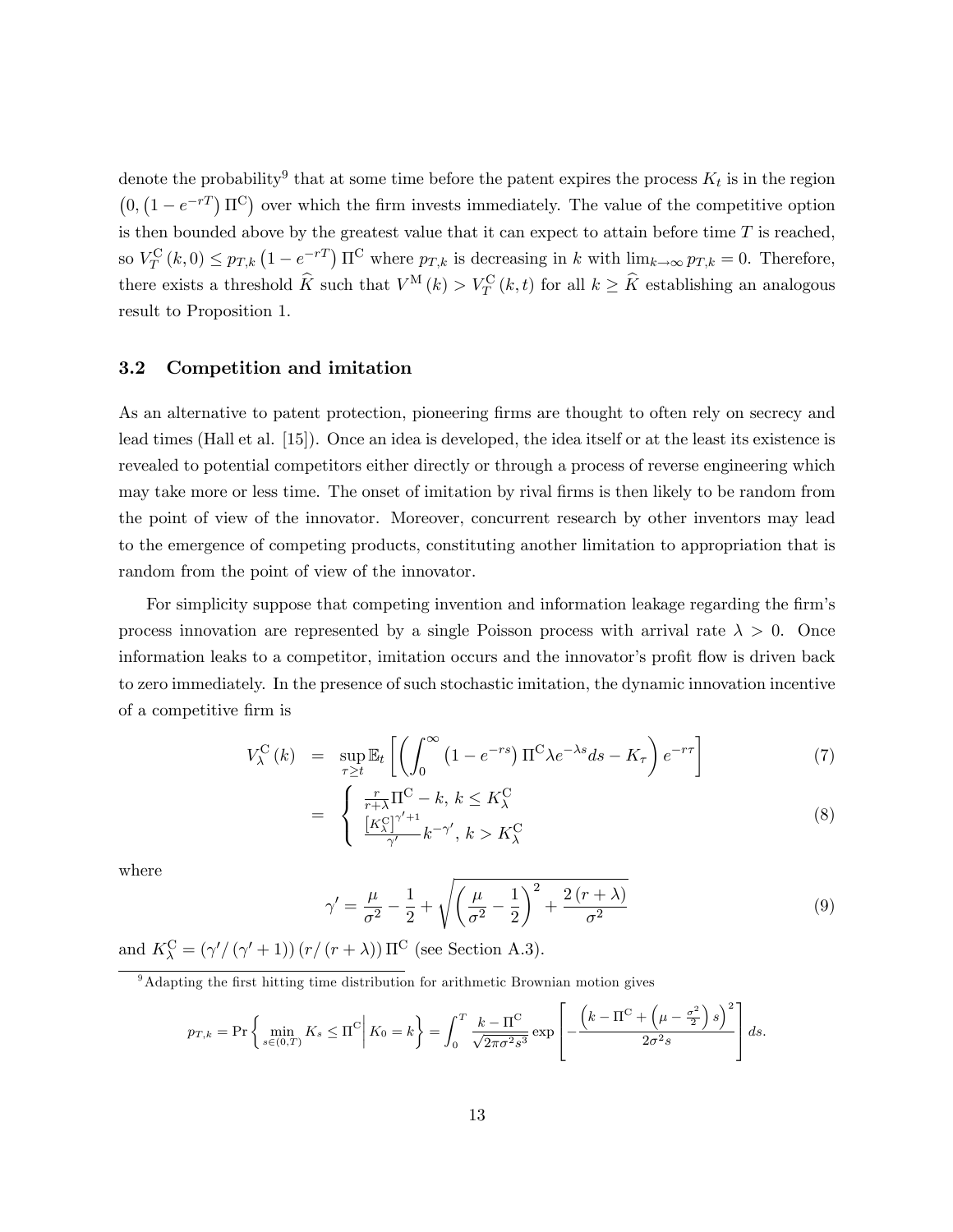Note that the discounting parameter satisfies  $\gamma' > \gamma$ , with the random arrival of imitation playing in part a somewhat similar role to a jump in the stochastic process for  $K_t$ , and  $\partial K_\lambda^C/\partial \lambda <$ 0. As a result,  $K_{\lambda}^{\text{C}} < K^{\text{C}}$ , from which it follows directly that  $V_{\lambda}^{\text{C}}(k) < V^{\text{C}}(k)$ . With uncertainty regarding the duration over which the firm perceives a profit flow from innovation, the firm has an option with different characteristics than when there is no imitation, and there exist two arrival rates thresholds,  $\lambda^{K}$  and  $\lambda^{H}$ ,  $\lambda^{K} > \lambda^{H}$  (See section A.4) which are described in Proposition 2 below, which are critical to determining the comparative timing and value of innovation. For  $\lambda = 0, K_{\lambda}^{\text{C}} > K^{\text{M}}$  because of the replacement effect and for  $\lambda > 0$  it can then be established that:

**Proposition 2** With random imitation at arrival rate  $\lambda$ , a competitive firm develops a novel idea (earlier, later) than a monopoly if and only if  $\lambda \ll \lambda$ )  $\lambda^{K}$ . If  $\lambda \geq \lambda^{H}$  the dynamic innovation incentive is greater under monopoly for all k, whereas if  $\lambda < \lambda^{\Pi}$  there exists a development cost  $\widehat{K}\geq 0$  such that the competitive innovation incentive is (greater, lower) if and only if  $k \leq z \leq \widehat{K}$ .

For  $\lambda \geq \lambda^{\Pi}$  the arrival rate of a competitive innovator is sufficiently high to offset the replacement effect entirely and the innovation incentive of a competitive firm is globally lower than that of a monopoly firm. Conversely for  $\lambda = 0$  the replacement effect always dominates any option value comparison, as seen in Section 2.2, and the competitive incentive is globally higher. The more interesting case to consider is the intermediate case of a moderate arrival rate  $\lambda \in (0, \lambda^{\Pi}),$ which is represented in Figure 2. In this range of arrival rates either the monopoly's relatively greater option value or the static replacement effect may dominate the comparison of dynamic innovation incentives. Over a subset of this range  $(0, \lambda_0)$  the separating threshold  $\widehat{K}$  has an analytic expression and over  $(\lambda_0, \lambda^{\Pi})$ ,  $\widehat{K}$  cannot be solved for directly but it is straightforward to establish that  $\partial \hat{K}/\partial \sigma$  so greater input price risk raises the likelihood that the dynamic innovation incentive is higher for a monopoly.<sup>10</sup>

The resulting economic interpretation runs along the same lines as in Section 3.1.1: if ideas are (moderately) imperfectly excludable then there exists a Schumpeterian range of development costs over which, if an innovation is sufficiently "pioneering" insofar as its current development cost is relatively high so that the moment of optimal development appears remote, then relative option value is more important than the replacement effect and the novel idea is worth more to a monopoly than a competitive firm. Of course, as the development cost fluctuates over time, up until investment occurs there is always a positive probability of moving from one part of the

<sup>&</sup>lt;sup>10</sup>In contrast with Figure 2, for  $\lambda \in (0, \lambda^{\Pi})$  at  $\widehat{K}$  a monopoly firm delays investment whereas a competitive firm invests immediately. Therefore an increase in  $\sigma$  raises  $V^{\text{M}}(k)$  while leaving  $V^{\text{C}}_{\lambda}(k)$  unaffected, shifting the point of intersection  $(\widehat{K})$  leftward.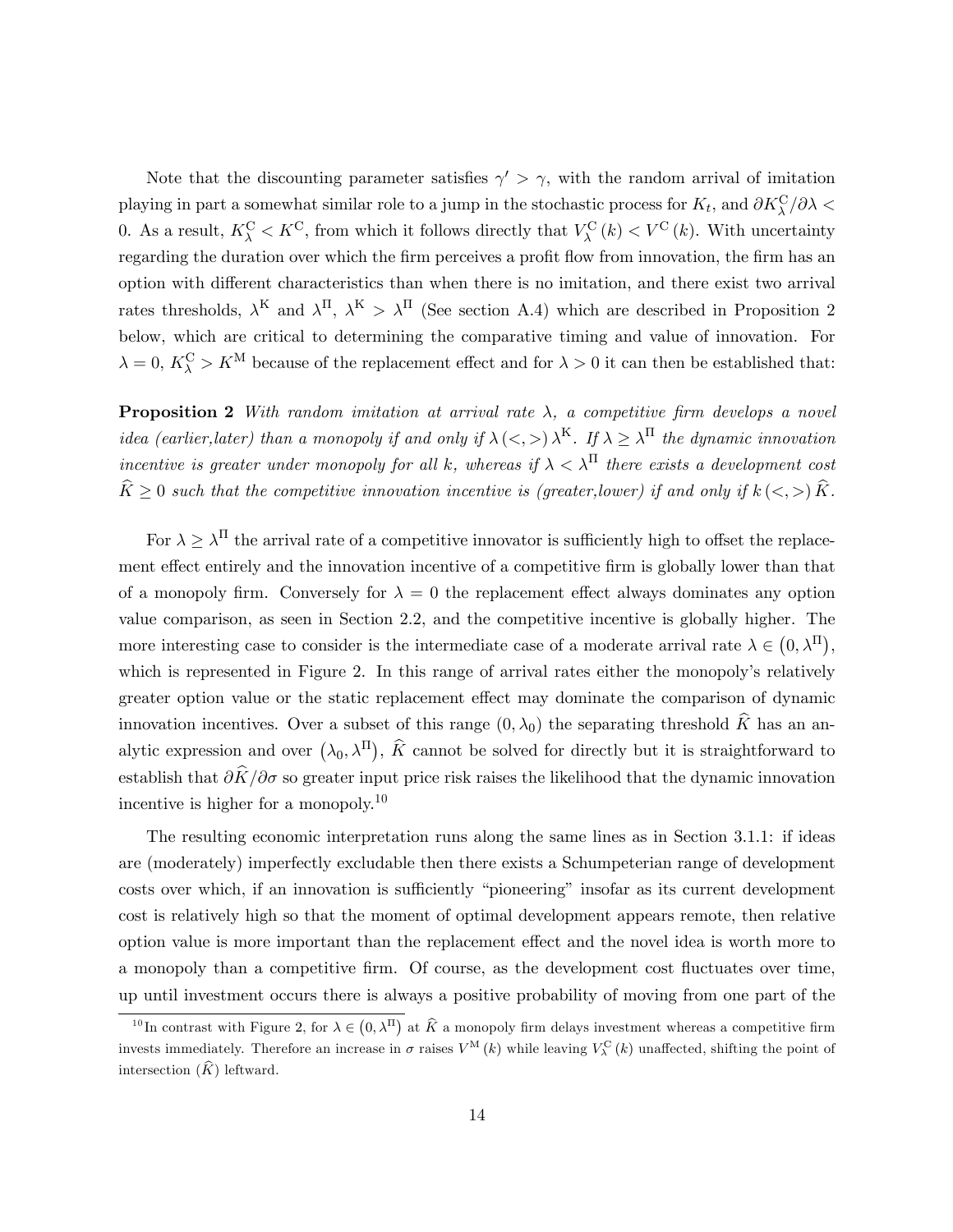

Figure 2: Competitive and monopoly innovation incentives  $V_{\lambda}^{\text{C}}$  and  $V^{\text{M}}$  with a low imitation arrival rate  $\lambda \in (0, \lambda_0) \subset (0, \lambda^{\Pi})$ . Over  $(\widehat{K}, \infty)$  option value dominates the replacement effect and it is the monopoly firm that values a novel idea more highly.

range to the other, rendering any general prediction as to which market structure provides greater incentives for invention difficult. Moreover an arbitrarily small level of imperfect excludability is sufficient for such a situation to arise.

#### 3.2.1 Social incentive and welfare

As in Section 2 the monopoly and competitive incentives still fall short of the social incentive,  $\max\{V_{\lambda}^{C}(k), V^{\mathcal{M}}(k)\}\leq W^{*}(k)$ . Another welfare question involves the optimal level of leakage, which is determined by the enforcement of secrecy, a less-often studied but nevertheless relevant aspect of intellectual property.

The welfare associated with competitive innovation for a given level of the parameter  $\lambda$  is complex. The direct effect of competitive innovation on consumer surplus is neutral if the innovation is nondrastic but raises consumer surplus by  $S_1^M - S_0^C$  if the innovation is drastic. Moreover, imitation when it occurs lowers the price in the product market to the new marginal cost  $c_1$ , resulting in a further increase in consumer surplus whose expected discounted value at the time that the Örm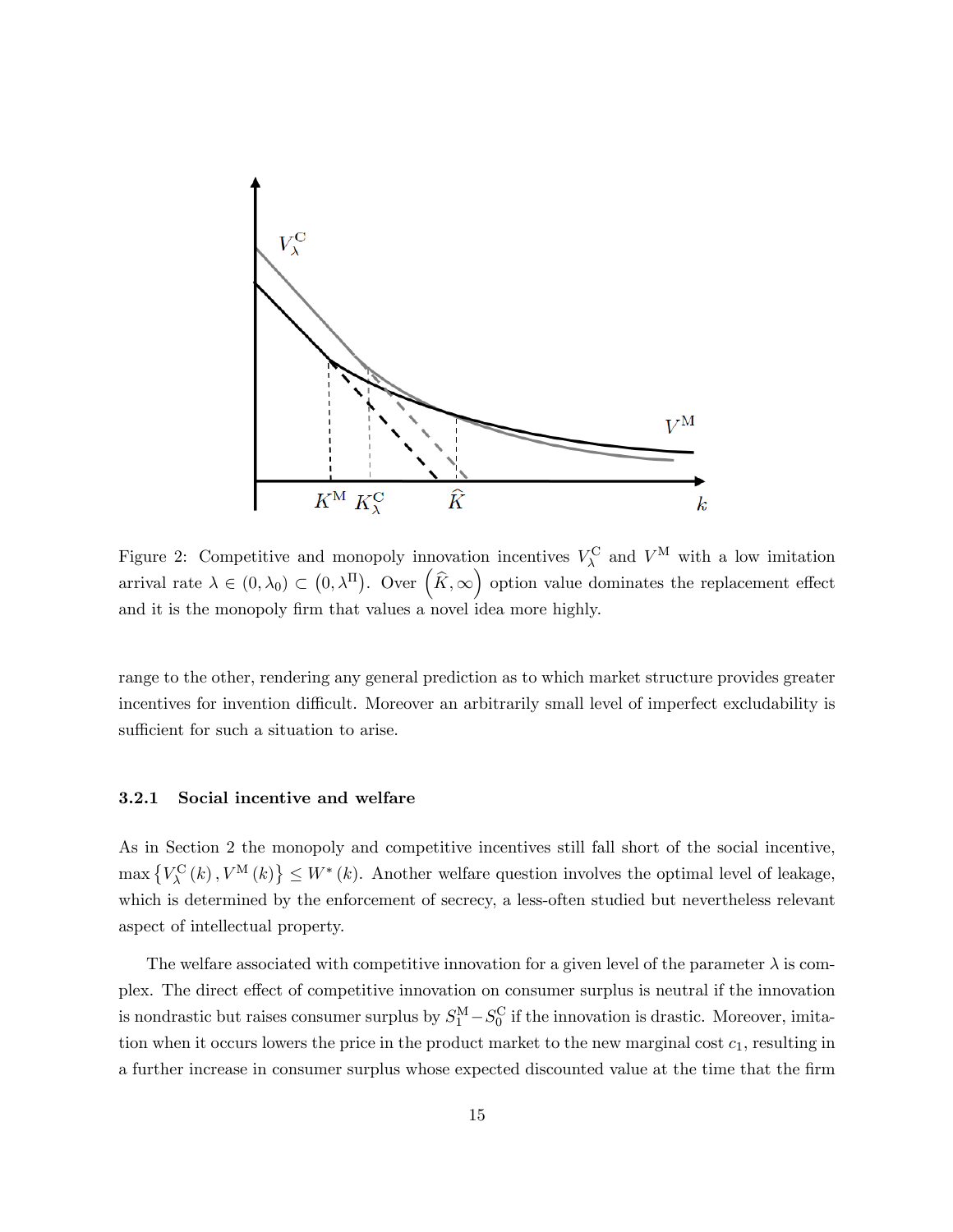innovates is  $(\lambda/(r + \lambda)) (S_1^C - S_0^C)$  if the innovation is nondrastic and  $(\lambda/(r + \lambda)) (S_1^C - S_1^M)$ otherwise. Thus,

$$
W_{\lambda}^{\text{C}}\left(k\right) = \begin{cases} \frac{r}{r+\lambda}\Pi^{\text{C}} + \frac{\lambda}{r+\lambda}\left(S_{1}^{\text{C}} - S_{0}^{\text{C}}\right) - k, \, k \leq K_{\lambda}^{\text{C}}\\ \left(\frac{K_{\lambda}^{\text{C}}}{k}\right)^{\gamma'}\left(\frac{r}{r+\lambda}\Pi^{\text{C}} + \frac{\lambda}{r+\lambda}\left(S_{1}^{\text{C}} - S_{0}^{\text{C}}\right) - K_{\lambda}^{\text{C}}\right), \, k > K_{\lambda}^{\text{C}} \end{cases} \tag{10}
$$

if  $P^{M}(c_{1}) > c_{0}$ ,

$$
= \begin{cases} \frac{r}{r+\lambda}\Pi^{\text{C}} + \frac{r}{r+\lambda}S_{1}^{\text{M}} + \frac{\lambda}{r+\lambda}S_{1}^{\text{C}} - S_{0}^{\text{C}} - k, \, k \leq K_{\lambda}^{\text{C}} \\ \left(\frac{K_{\lambda}^{\text{C}}}{k}\right)^{\gamma'} \left( \left(S_{1}^{\text{M}} - S_{0}^{\text{C}}\right) + \frac{r}{r+\lambda}\Pi^{\text{C}} + \frac{\lambda}{r+\lambda}\left(S_{1}^{\text{C}} - S_{1}^{\text{M}}\right) - K_{\lambda}^{\text{C}} \right), \, k > K_{\lambda}^{\text{C}} \end{cases}
$$

if  $P^{M}(c_{1}) \leq c_{0}.$ 

Assuming an interior solution, an optimal level of informal intellectual property enforcement solves  $dW_{\lambda}^{\text{C}}\left(k\right)/d\lambda = \partial\left(\left(\frac{K_{\lambda}^{\text{C}}}{k}\right)$  $\int^{\gamma'} \frac{r}{r+\lambda} \overline{\Pi}^{\mathrm{C}}$  $\int \partial \lambda + \partial \left[ \left( \frac{K_{\lambda}^{\rm C}}{k} \right)$  $\big\backslash^{\gamma'}\big\lrcorner_{\lambda}$  $\frac{\lambda}{r+\lambda}\left(S^{\text{C}}_1-S^{\text{C}}_0\right)\bigg]$  $\partial \lambda$  if the innovation is non-drastic and  $dW_{\lambda}^{\text{C}}(k) / d\lambda = \partial \left( \left( \frac{K_{\lambda}^{\text{C}}}{k} \right) \right)$  $\int^{\gamma'} \frac{r}{r+\lambda} \overline{\Pi}^{\overline{\text{C}}}$  $\int$  $\partial \lambda + \partial \left[ \left( \frac{K_{\lambda}^{\rm C}}{k} \right)$  $\int^{\gamma'}$  (  $r$  $\frac{r}{r+\lambda}S_{1}^{\mathrm{M}}+\frac{\lambda}{r+1}$  $\frac{\lambda}{r+\lambda}S_1^{\text{C}}-S_0^{\text{C}}$  $\overline{1}$  $/\partial \lambda$ if the innovation is drastic. In either case, the sign of different effects is depends on the relative magnitude of option value, which is sensitive to the current level of the state variable  $k$ . When k is sufficiently large for instance, the effect on discounting dominates and  $dW_{\lambda}^{\text{C}}(k)/d\lambda < 0$  so maximal enforcement is optimal (...)

## 4 Uncertainty and the size of innovation

Research on real options has begun to focus attention on both the timing and the magnitude of investment. This section complements the analysis of the dynamic innovation incentives of Section 2 by allowing firms to select the level of cost reduction achieved by a process innovation through a simultaneous choice of the timing and scale of investment. In order to outline the effect of innovation size more clearly, perfect appropriability is once again assumed in this section, in contrast with Section 3.

With variable investment size one expects the principle outlined earlier (Section 2.2) to continue to hold, namely that to the extent that a competitive Örm has a comparatively greater incentive to innovate at any level of the development input's price and for any given investment size because of the replacement effect, the competitive option to innovate will be relatively more valuable than the monopoly option. Therefore the monopoly option with timing and size choice is presented below for the sake of completeness, but incorporating size does not contribute as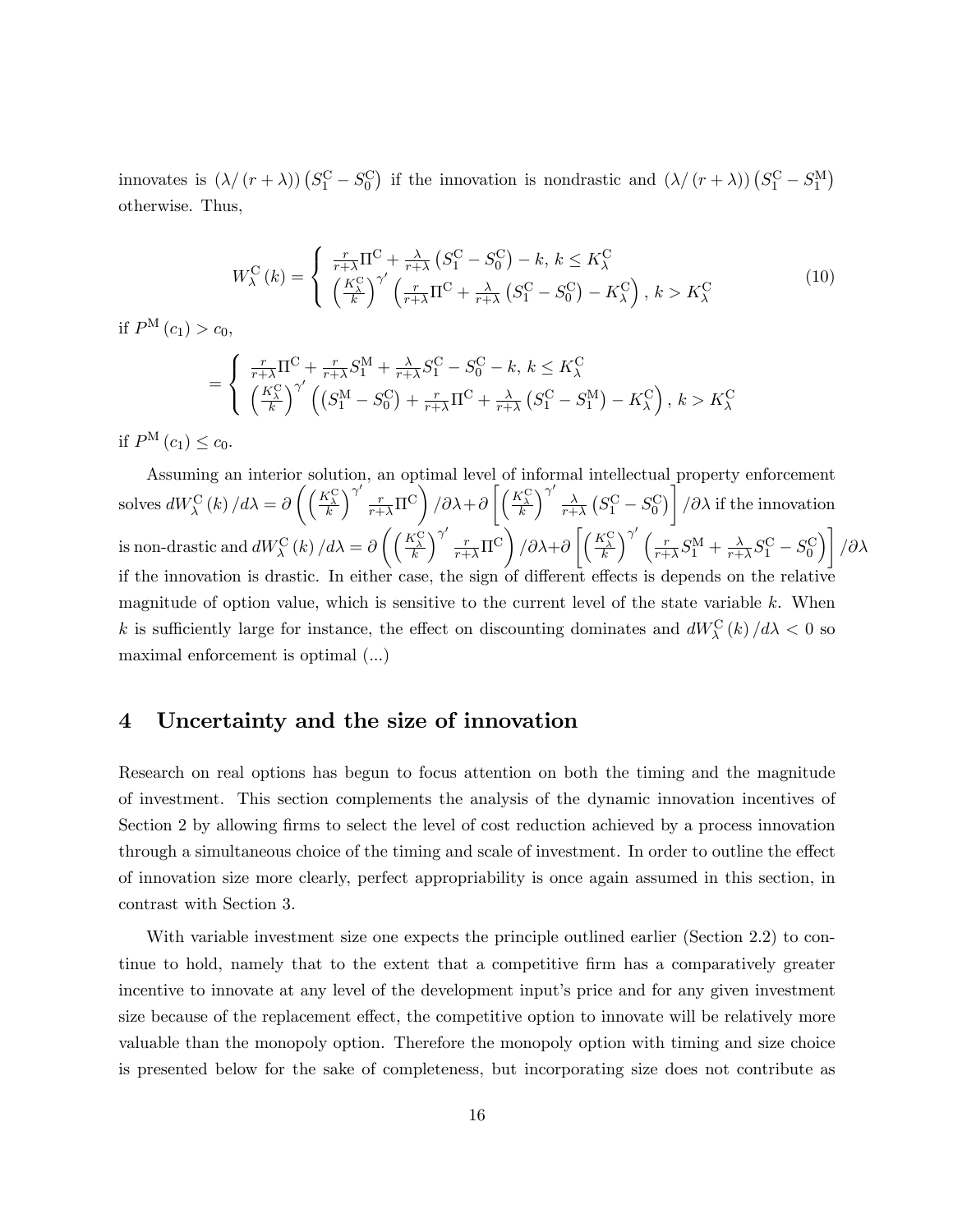much in terms of economic understanding as the subsequent competitive firm case. In the case of a competitive firm, endogenous innovation size is of greater interest because it can be linked to market conditions in a novel way. In the standard investment framework used here, it is when the volatility of the input price or learning in the input market are sufficiently large that a competitive firm is likely to opt for drastic innovation.

In order to study the choice of innovation size, assume that the unit cost of production is constant and equal to  $c(x)$ , where x denotes the firm's use of research input. Suppose that  $c(0) > 0$  and that c is decreasing over the relevant range. The level of development effort of an innovating firm,  $x \in \mathbb{R}_+$ , is chosen at the moment of investment. The fixed cost of investment is then  $K_t x$  where  $K_t$  is the unit cost of the development input, and as in the rest of the paper  $K_t$ evolves over time according to a geometric Brownian motion with drift  $\mu$  and volatility  $\sigma$ .

#### 4.1 Innovation size and dynamic innovation incentive: Monopoly case

With endogenous innovation size x, the post-innovation profit flow is a function  $\Pi(x)$  of the development effort, assumed to be twice differentiable, non-decreasing and concave. In order to solve the firm's investment problem with both timing and size choice, we proceed as in Huisman and Kort  $[19]$ <sup>11</sup>

If the firm invests when the input cost is  $K_t$ , at the moment of investment it chooses an innovation size  $x$  that solves the static problem

$$
\max_{x>0} \overline{\Pi}(x) - K_t x. \tag{11}
$$

Provided that  $K_t < \lim_{x\to 0} \overline{\Pi}'(x)$  an interior optimum  $x^M(K_t)$  exists which is the solution of

$$
\overline{\Pi}'(x) = K_t,\tag{12}
$$

and otherwise  $x^{\mathbf{M}}(K_t) = 0$ . Provided that  $\overline{\Pi}(x)$  is concave, as explained below, the optimal level of innovation size is nondecreasing in the investment threshold  $K_t$ .

At the moment investment occurs the value of innovation to a monopoly firm is a  $C<sup>1</sup>$  function of  $K_t$ ,  $\overline{\Pi}(x^{\text{M}}(K_t)) - \overline{\Pi}(0) - K_t x^{\text{M}}(K_t)$ . The firm's investment problem is to determine a stopping

where 
$$
V^{\mathcal{M}}(k;x) = \begin{cases} \frac{\gamma(\overline{\Pi}(x) - \underline{\Pi})^{\gamma+1}}{(\gamma+1)^{\gamma+1}x^{\gamma}k^{\gamma}}, & k > \frac{\gamma}{\gamma+1} \frac{\overline{\Pi}(x) - \underline{\Pi}}{x} \end{cases}
$$

 $11$ An alternative way to understand the optimal investment policy that leads to the same result is to consider a firm making an ex-ante selection among an array of standard investment options of fixed size x, i.e.  $\max_x V^M(k; x)$  $M(x; x) = x$  $\sqrt{2}$  $\int \ \overline{\Pi}(x) - \underline{\Pi} - kx, \ k \leq \frac{\gamma}{\gamma + 1} \frac{\Pi(x) - \underline{\Pi}}{x}$ .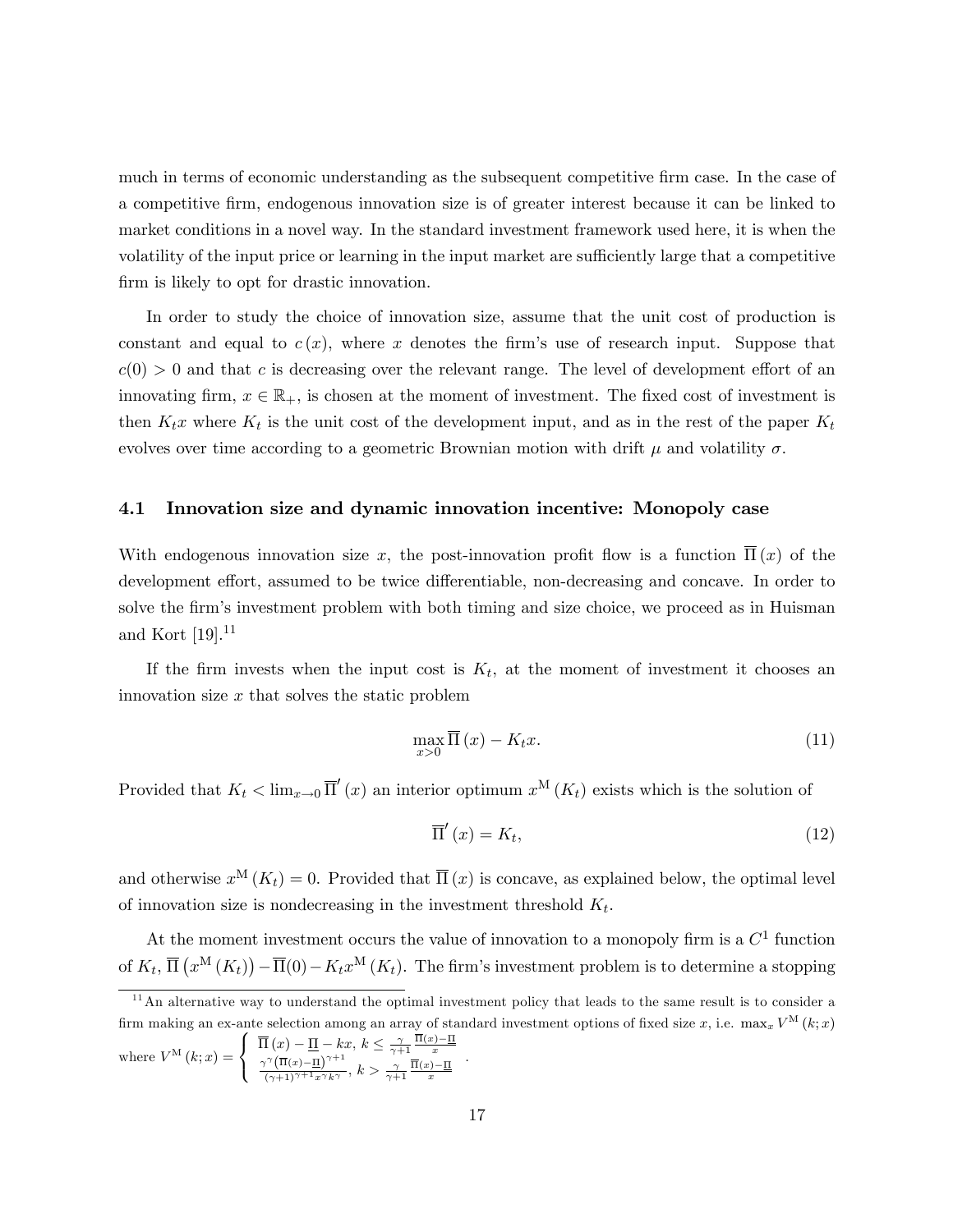time  $\tau$  to solve

$$
\sup_{\tau \geq t} \mathbb{E}_t \left[ \overline{\Pi} \left( x^{\mathcal{M}} \left( K_{\tau} \right) \right) - \overline{\Pi} (0) - K_{\tau} x^{\mathcal{M}} \left( K_{\tau} \right) \right]. \tag{13}
$$

The problem (13) needn't have a straightforward solution in general. Before proceeding any further, it is necessary to impose some technical restrictions in order to ensure existence and uniqueness of an optimal investment threshold. Following Pennings [20] denote the investment elasticity by  $\varepsilon_{\overline{\Pi}-\underline{\Pi}}(x) = x \overline{\Pi}'(x) / (\overline{\Pi}(x) - \overline{\Pi}(0))$  and suppose that the following assumptions are satisfied:<sup>1213</sup>

- i)  $\lim_{x\to 0} \overline{\Pi}'(x) < \infty$ ,
- $ii)$   $\lim_{x \to \infty} \varepsilon_{\overline{\Pi} \underline{\Pi}}(x) = 0,$
- *iii*)  $d(\varepsilon_{\overline{\Pi}-\underline{\Pi}}(x))/dx < 0$ .

Assumption *i*) is sufficient to ensure that  $\lim_{x\to 0} \varepsilon_{\overline{\Pi}-\underline{\Pi}}(x) = 1$ , which together with *ii*) and *iii*) suffices to guarantee a unique solution to the condition  $(16)$  below. A monopoly firm that follows a threshold investment policy obtains the value

$$
V_x^{\mathbf{M}}(k) = \begin{cases} \overline{\Pi} \left( x^{\mathbf{M}}(k) \right) - \underline{\Pi} - k x^{\mathbf{M}}(k) \,, \, k \le K_x^{\mathbf{M}} \\ \frac{\left[ K_x^{\mathbf{M}} \right]^{\gamma+1}}{\gamma} k^{-\gamma}, \, k > K_x^{\mathbf{M}} \end{cases} \tag{14}
$$

where the optimal stopping threshold is defined implicitly by

$$
K_x^{\mathcal{M}} = \frac{\gamma}{\gamma + 1} \frac{\overline{\Pi} \left( x^{\mathcal{M}} \left( K_x^{\mathcal{M}} \right) \right) - \underline{\Pi}}{x^{\mathcal{M}} \left( K_x^{\mathcal{M}} \right)}.
$$
\n(15)

The optimal investment threshold and innovation size for the monopoly firm jointly solve (12) and  $(15)$ . Combining these yields a condition that implicitly defines the optimal innovation size,

$$
\varepsilon_{\overline{\Pi}-\underline{\Pi}}(x^{\mathbf{M}}) = \frac{\gamma}{\gamma+1}.\tag{16}
$$

The conditions imposed for existence and uniqueness ensure that  $\epsilon_{(\overline{\Pi}(x)-\underline{\Pi})/x}$  is single-downcrossing at  $x^{\text{M}}$  and comparative statics with respect to  $\gamma$  and  $\underline{\Pi}$  directly follow. For instance, a greater replacement effect is associated, somewhat counterintuitively from the perspective of the innovation literature, with more innovation (in magnitude) rather than less.

<sup>&</sup>lt;sup>12</sup> Pennings gives  $\overline{\Pi}(x) = x/(x+1)$  as an example and the functions  $1 - e^{-x}$  and  $x (a-x)$  also satisfy these assumptions (for the latter over the relevant range  $x \in [0, a/2]$ ).

<sup>&</sup>lt;sup>13</sup>If  $\gamma$  is known then an alternative is to substitute for *ii*) and *iii*) by *ii'*)  $\overline{\Pi}(x) - \overline{\Pi}(0)$  *is strictly*  $1 + (1/\gamma) - concave$ (see Section A.5). A function  $f : \mathbb{R} \to \mathbb{R}_+$  is  $\rho$ -concave if, for  $\rho > 0$ ,  $[f]^\rho$  is concave (see Caplin and Nalebuff [4]). The greater is  $\rho$  the more stringent is this restriction.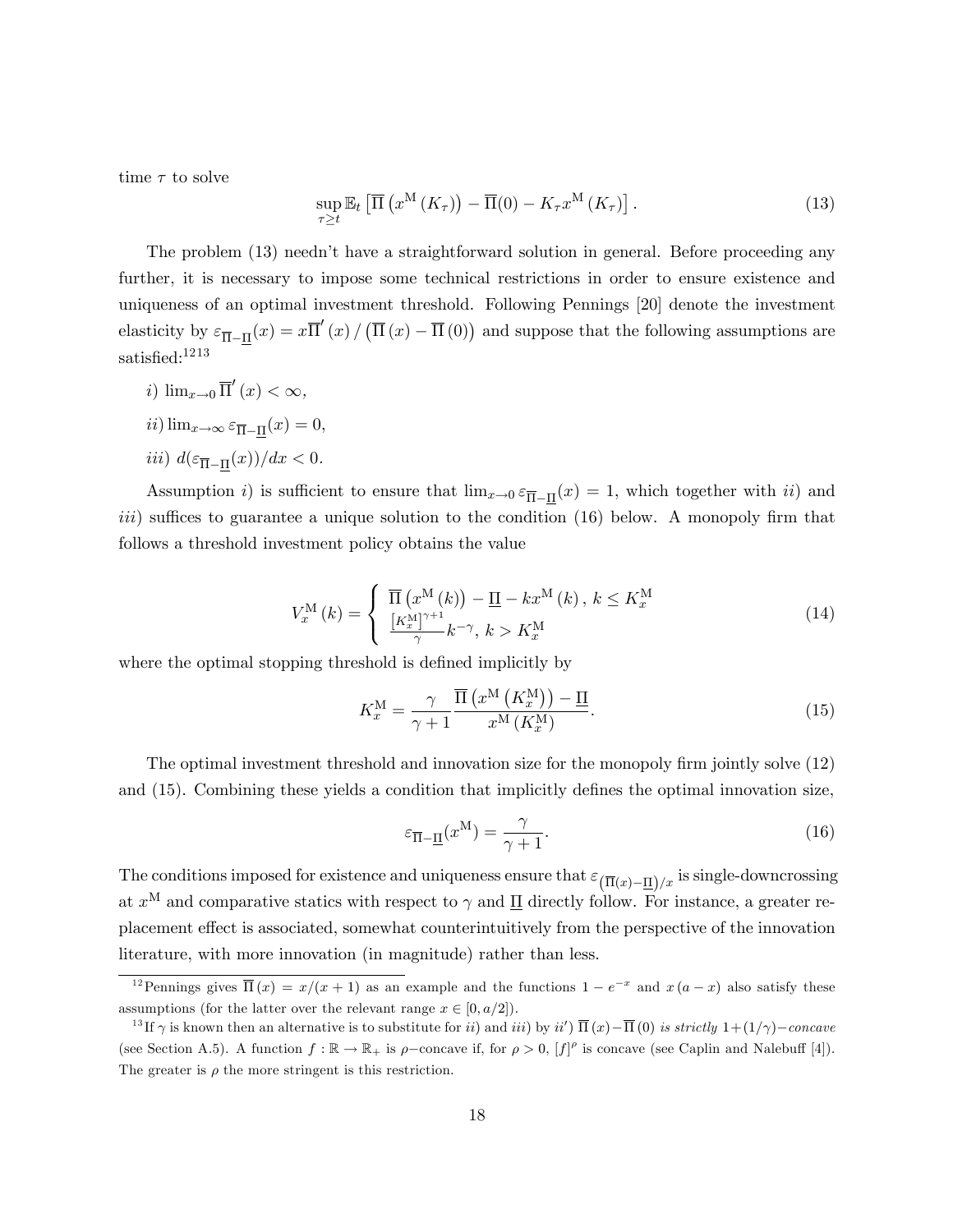**Proposition 3** A monopoly firm earns the value  $V_x^{\text{M}}(k)$  by making an innovative investment of size  $x^{\text{M}}$  at the threshold  $K_x^{\text{M}}$ . An increase in uncertainty (lower  $\gamma$ ) or a greater replacement effect (higher  $\underline{\Pi}$ ) result in a greater innovation size (higher  $x^M$ ) and more delay (lower  $K_x^M$ ).

#### 4.2 Competitive investment option with size choice

A key difference between the competitive option with variable investment size and the monopoly option is that the type of pricing that occurs in the product market is related to the size of innovation. Provided that the pre-innovation unit cost  $c(0)$  is sufficiently high there exists an innovation size, denoted by  $x^d$ , beyond which the innovation becomes drastic and the competitive firm prices as would a monopolist  $(Q^M(c(x^d))) = D(c(0))$ . The competitive firm's payoff from innovation therefore has the form

$$
\Pi^{C}(x) = \begin{cases} (c(0) - c(x)) Q^{C}(c(0)), & x < x^{d} \\ \overline{\Pi}(x), & x \geq x^{d} \end{cases}
$$
\n(17)

where  $Q^{C}(c(0))$  denotes the competitive output level (which satisfies  $Q^{C} = D(c(0))$ ). Note that  $\Pi^{\mathcal{C}}(x)$  is continuous at  $x^d$  and furthermore that since  $Q^{\mathcal{C}}(c(0)) = Q^{\mathcal{M}}(c(x^d))$ ,  $\lim_{x^{d-}} (\Pi^{\mathcal{C}}(x))' =$  $-c'(x^d)Q^C(c(0)) = -c'(x^d)Q^M(c(x^d)) = \lim_{x^{d+}} (\Pi^C(x))'$  so  $\Pi^C(x)$  is  $C^1$  over its range. A sufficient condition for the investment threshold to be well-defined is if each of the parts of  $\Pi^C$  satisfies the assumptions of the previous section.

Proceeding as in the monopoly case, a competitive firm that invests when the input cost is  $K_t$  chooses an innovation size x that solves the static problem

$$
\max_{x>0} \Pi^{\mathcal{C}}(x) - K_t x. \tag{18}
$$

Provided that  $K_t < \lim_{x\to 0} -c'(x)Q^C$  an interior optimum  $x^C(K_t)$  exists which solves

$$
\left(\Pi^{\mathcal{C}}\right)'(x) = K_t,\tag{19}
$$

and  $x^{\mathcal{C}}(K_t) = 0$  otherwise. Letting  $K^d = (c(0) - c(x^d)) Q^{\mathcal{C}}(c(0))$  denote the development cost that induces drastic innovation, with  $K^d = 0$  if  $x^d$  is undefined,  $x^C(K_t)$  is defined implicitly by

$$
\begin{cases}\n-c'(x)Q^{C}(c(0)) = K_t, \text{ if } K_t > K^d \\
\overline{\Pi}'(x) = K_t, \text{ if } K_t \leq K^d\n\end{cases}.
$$
\n(20)

Because the functions  $-c$  and  $\overline{\Pi}$  are twice-differentiable and concave  $x^C(K_t)$  is  $C^1$  and decreasing over each of its parts. The remainder of the reasoning proceeds as in the monopoly case. The value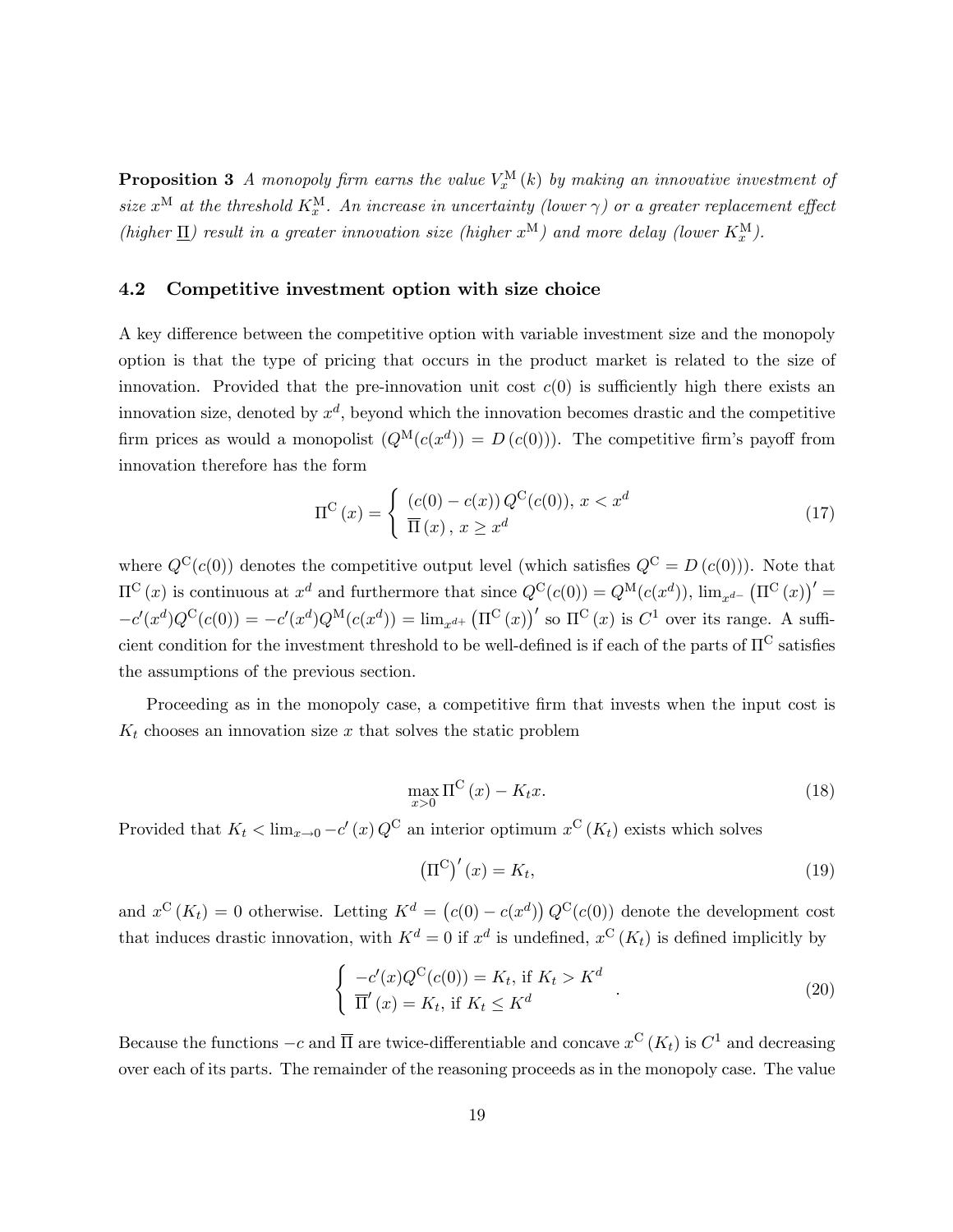of the firm at the moment of investment is  $\Pi^{\mathcal{C}}(x^{\mathcal{C}}(K_t)) - K_t x^{\mathcal{C}}(K_t)$ , and the firm determines a stopping time  $\tau$  that solves

$$
\sup_{\tau \geq t} \mathbb{E}_t \left[ \Pi^{\mathcal{C}} \left( x^{\mathcal{C}} \left( K_{\tau} \right) \right) - K_{\tau} x^{\mathcal{C}} \left( K_{\tau} \right) \right]. \tag{21}
$$

Following a threshold investment policy results in the value

$$
V_x^{\mathcal{C}}(k) = \begin{cases} \n\Pi^{\mathcal{C}}\left(x^{\mathcal{C}}(k)\right) - kx^{\mathcal{C}}(k), \, k \le K_x^{\mathcal{C}}\\ \n\frac{\left[K_x^{\mathcal{C}}\right]^{\gamma+1}}{\gamma} k^{-\gamma}, \, k > K_x^{\mathcal{C}} \n\end{cases} \n\tag{22}
$$

and the optimal stopping threshold is defined implicitly by

$$
K_x^{\mathcal{C}} = \frac{\gamma}{\gamma + 1} \frac{\Pi^{\mathcal{C}}\left(x^{\mathcal{C}}\left(K_x^{\mathcal{C}}\right)\right)}{x^{\mathcal{C}}\left(K_x^{\mathcal{C}}\right)}.
$$
\n(23)

The optimal investment threshold and innovation size jointly solve (20) and (23), and lead to a similar elasticity condition for optimality

$$
\varepsilon_{\Pi^{\rm C}/x}\left(x^{\rm C}\right) = \frac{\gamma}{\gamma + 1} \tag{24}
$$

i.e.

$$
-\frac{x^C c'(x^C)}{c(0) - c(x^C)} = \frac{\gamma}{\gamma + 1} \text{ if } x^C \le x^d, \ -\frac{x^C c'(x^C)}{(P(Q^M(c(x^C))) - c(x^C))} = \frac{\gamma}{\gamma + 1} \text{ if } x^C > x^d. \tag{25}
$$

It follows directly that:

**Proposition 4** A competitive firm earns the value  $V_x^{\text{C}}(k)$  by making an innovative investment of size  $x^{\text{C}}$  at the threshold  $K_x^{\text{C}}$ . An increase in uncertainty (lower  $\gamma$ ) results in a greater innovation size (higher  $x^{\mathbf{C}}$ ) and more delay (lower  $K_x^{\mathbf{C}}$ ).

Because the real options framework relates investment to industry characteristics, endogenizing the size of innovation provides an understanding of the type of market conditions that are likely to foster drastic innovation. The greater the rate of learning in the input market (lower  $\mu$ ) or the level of uncertainty (higher  $\sigma$ ), the more likely it is that a competitive firm opts for a drastic innovation.

Comparing dynamic innovation incentives for monopoly and competitive firms, the main intuition of Section 2 still holds with innovation size choice. The replacement effect implies that for a given  $x, K_x^C(x) \ge K_x^M(x)$  whereas (20) does not lie below (12). Therefore,  $x^C < x^M$  even if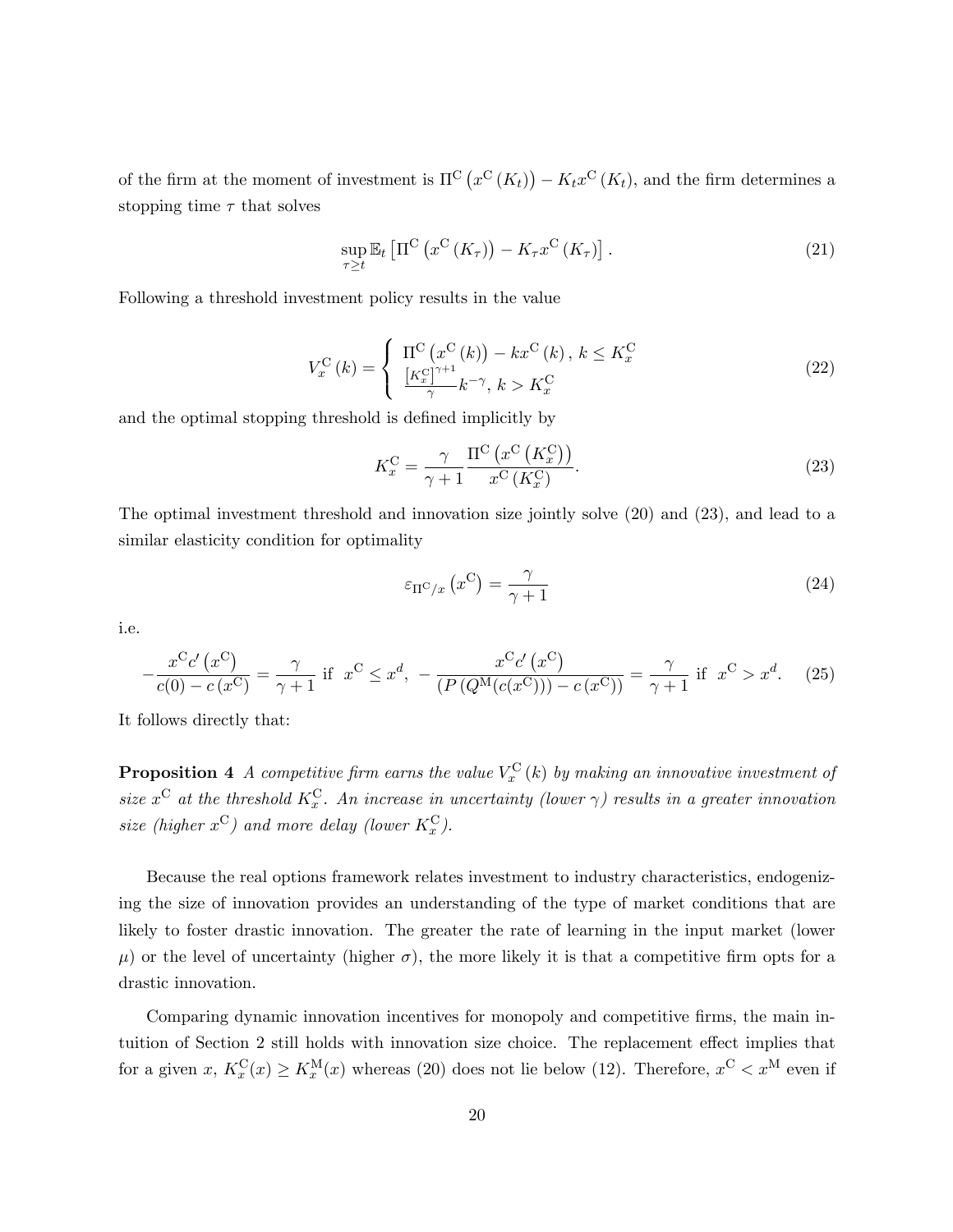$K_x^{\text{C}} \ge K_x^{\text{M}}$  and  $V_x^{\text{C}}(k) \ge V_x^{\text{M}}(k)$ . Similar conclusions hold regarding the social incentive to innovate, defined with respect to  $S_x^{\text{C}} = (1/r) \int_{c(x)}^{\infty} D(s) ds$ . If the socially optimal innovation level also satisfies an elasticity condition  $\varepsilon_{S_x^C-S_0^C}(x^*) = \gamma/(\gamma+1)$  then one concludes that competitive or monopoly firms innovate excessively  $(x^C, x^M \geq x^*)$ , and in particular that in an intermediate range of the discounting term  $\gamma$ , competitive firms may opt for drastic innovation when it would be socially preferable not to do so.

#### 4.3 Inventor size choice

-Suppose inventor makes costly choice of  $x$  and bargains with monopoly or competitive firm.

-no underinvestment and timing issues in competitive case

-possible investment in monopoly case, there is no cost of delay if k is high, if k is low cost of delaying agreement for monopolist is reduced by replacement effect  $(\overline{\Pi} - \Pi)$ ; may have underinvestment issues

## 5 Conclusion

In a stochastic dynamic framework not just the replacement effect but also the current level of prices and the amount of uncertainty are key determinants of the relative competitive and monopoly innovation incentives. Developing these incentives in a standard model of investment establishes that even a slight imperfection in the degree of exclusivity afforded to a novel idea is sufficient for monopolies to value pioneering projects in which a novel idea arrives at a moment when the development cost is currently prohibitively high relatively more highly than will a firm facing product market competition, casting doubt on the value of a policy prescription to favor innovation by encouraging competition in industries where uncertainty and option value are likely to be important.

Expanding the analysis to allow firms to choose the size of innovation highlights the role of option value in explaining the emergence of drastic innovations, which are more likely to be chosen by a competitive innovator when uncertainty (volatility) is high. Integrating option value in this way enriches understanding of the dynamics of innovation, drawing a picture in which monopolistic firms are more closely associated with speculative, larger and long-term projects whereas the prevalence of drastic innovations in competitive markets may be closely related to the importance of uncertainty.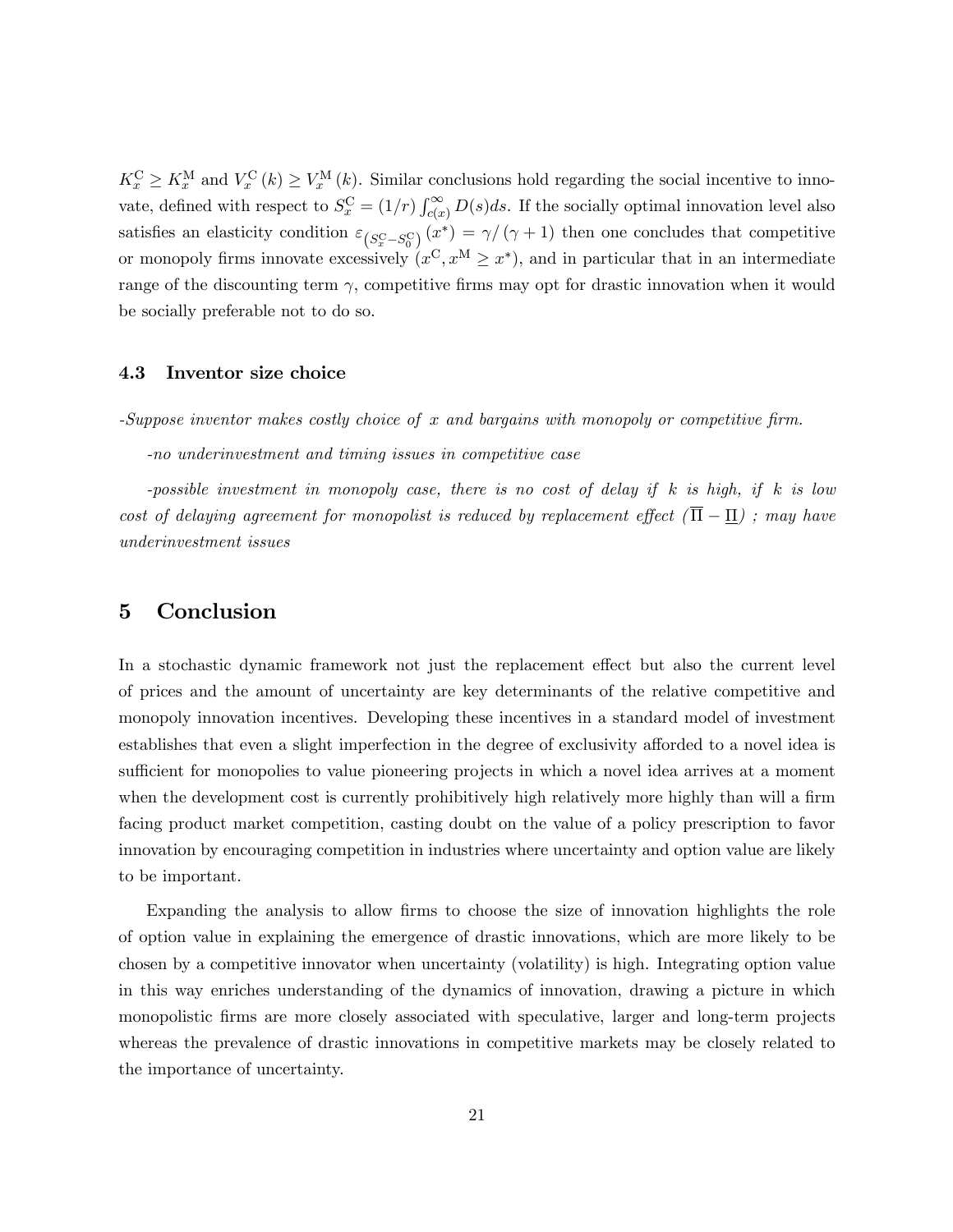An extension that is not pursued here would be to incorporate uncertainty regarding invention as well, so that the moment at which invention arrives (and therefore the initial value of the monopoly or competitive innovation options) is unknown ex-ante.

# References

- [1] Arrow K (1962) Economic welfare and the allocation of resources for invention, in The Rate and Direction of Inventive Activity: Economic and Social Factors, NBER ed. (Princeton: Princeton University Press):609-626.
- [2] Bar-Ilan A, Strange W (1999) The timing and intensity of investment, Journal of Macroeconomics 21(1):57-77.
- [3] Belleáamme P, Vergari C (2011) Incentives to innovate in oligopolies, Manchester School  $79(1):6-28.$
- [4] Caplin A, Nalebuff B (1991) Aggregation and imperfect competition: On the existence of equilibrium, Econometrica 59(1):25-59.
- [5] Chen Y, Schwartz M (2013) Product innovation incentives: Monopoly vs. competition, Journal of Economics & Management Strategy 22(3):513-528.
- [6] DíAspremont C, Jacquemin A (1988) Cooperative and noncooperative R&D in duopoly with spillovers, American Economic Review 78(5):1133-1137.
- [7] Dasgupta P, Stiglitz J (1980) Industrial structure and the nature of innovative activity, Economic Journal 90(358):266-293.
- [8] Dixit A, Pindyck R (1994) Investment under Uncertainty, (Princeton: Princeton University Press).
- [9] Etro F (2004) Innovation by leaders, Economic Journal 114(495):281-303.
- [10] Farzin Y, Huisman K, Kort P (1998) Optimal timing of technology adoption, Journal of Economic Dynamics and Control 22:779-799.
- [11] Femminis G, Martini G (2011) Irreversible investment and R&D spillovers in a dynamic duopoly, Journal of Economic Dynamics and Control 35(7):1061-1090.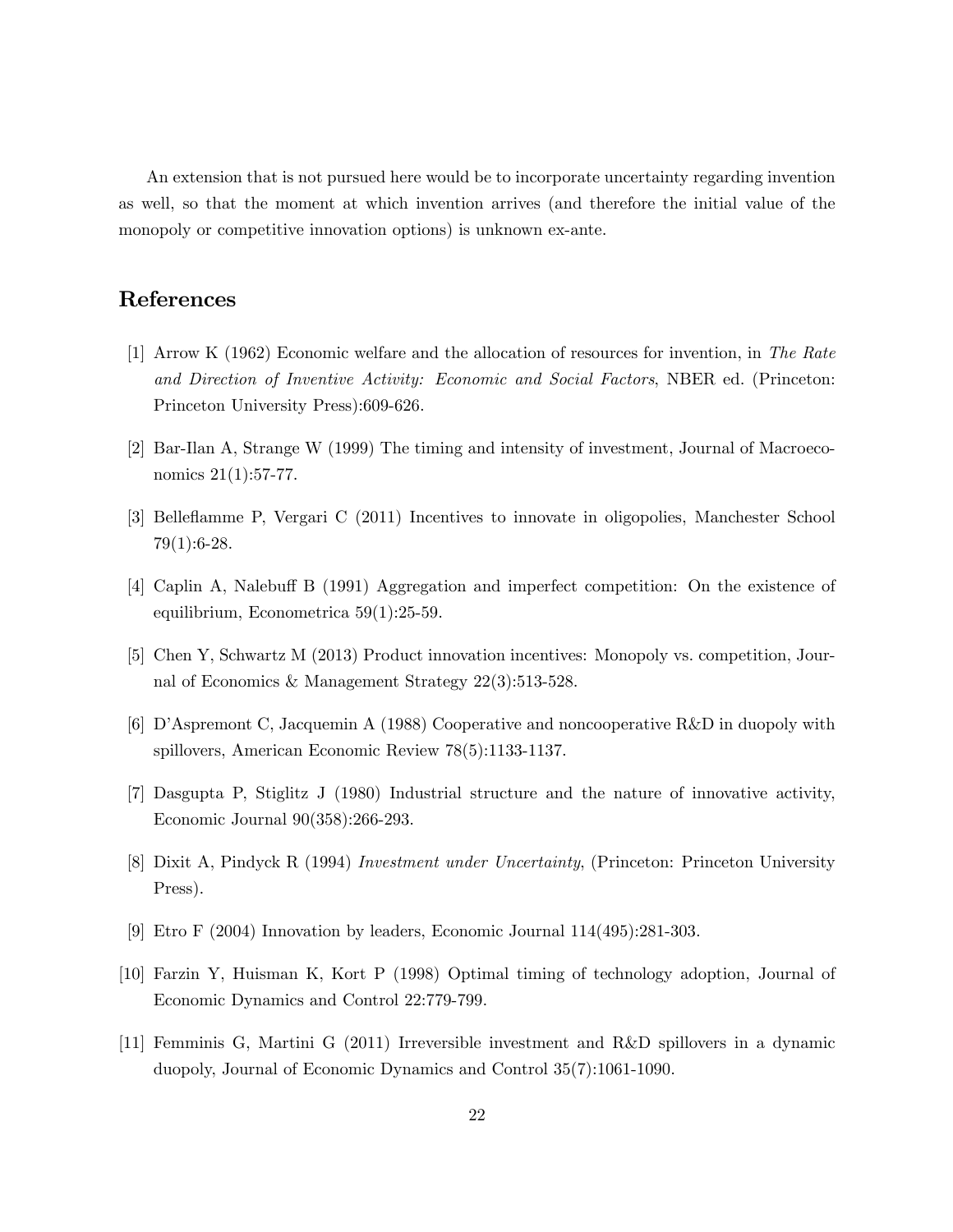- [12] Gertner J (2013) The Idea Factory: Bell Labs and the Great Age of American Innovation (New York: Penguin).
- [13] Gilbert R (2006) Looking for Mr. Schumpeter: Where are we in the competition-innovation debate? Innovation Policy and the Economy, Volume  $6$ , NBER (Jaffe, Lerner and Stern, eds).
- [14] Gilbert R, Newberry D (1982) Preemptive patenting and the persistence of monopoly, American Economic Review 72(3):514-526.
- [15] Hall B, Helmers C, Rogers M and Sena V (2014) The choice between formal and informal intellectual property: A review, Journal of Economic Literature 52(2):375-423.
- [16] Hoppe H (2002) The timing of new technology adoption: Theoretical models and empirical evidence, Manchester School 70(1):56-76.
- [17] Huisman K (2001) Technology Investment: A Game Theoretic Real Options Approach (Boston: Kluwer Academic Publishers).
- [18] Huisman K, Kort P (2004) Strategic technology adoption taking into account future technological improvements: A real options approach, European Journal of Operational Research 159(3):705-728.
- [19] Huisman K, Kort P (2015) Strategic capacity investment under uncertainty, RAND Journal of Economics 46(2):376-408.
- [20] Pennings E (2016) Real options with ex-post division of the surplus, Journal of Banking and Finance XX:XXXX.
- [21] Reinganum J (1983) Uncertain innovation and the persistence of monopoly, American Economic Review 73(4):741-748.
- [22] Reinganum J (1989) The timing of innovation: Research, development, and diffusion, Handbook of Industrial Organization 1:849-908.
- [23] Schumpeter J (1942) Capitalism, Socialism and Democracy (New York: Harper).
- [24] Strulovici B, Szydlowski M (2015) On the smoothness of value functions and the existence of optimal strategies in diffusion models, Journal of Economic Theory  $159(A):1016-1055$ .
- [25] Weeds H (2002) Strategic delay in a real options model of R&D competition, Review of Economic Studies 69(3):729-747.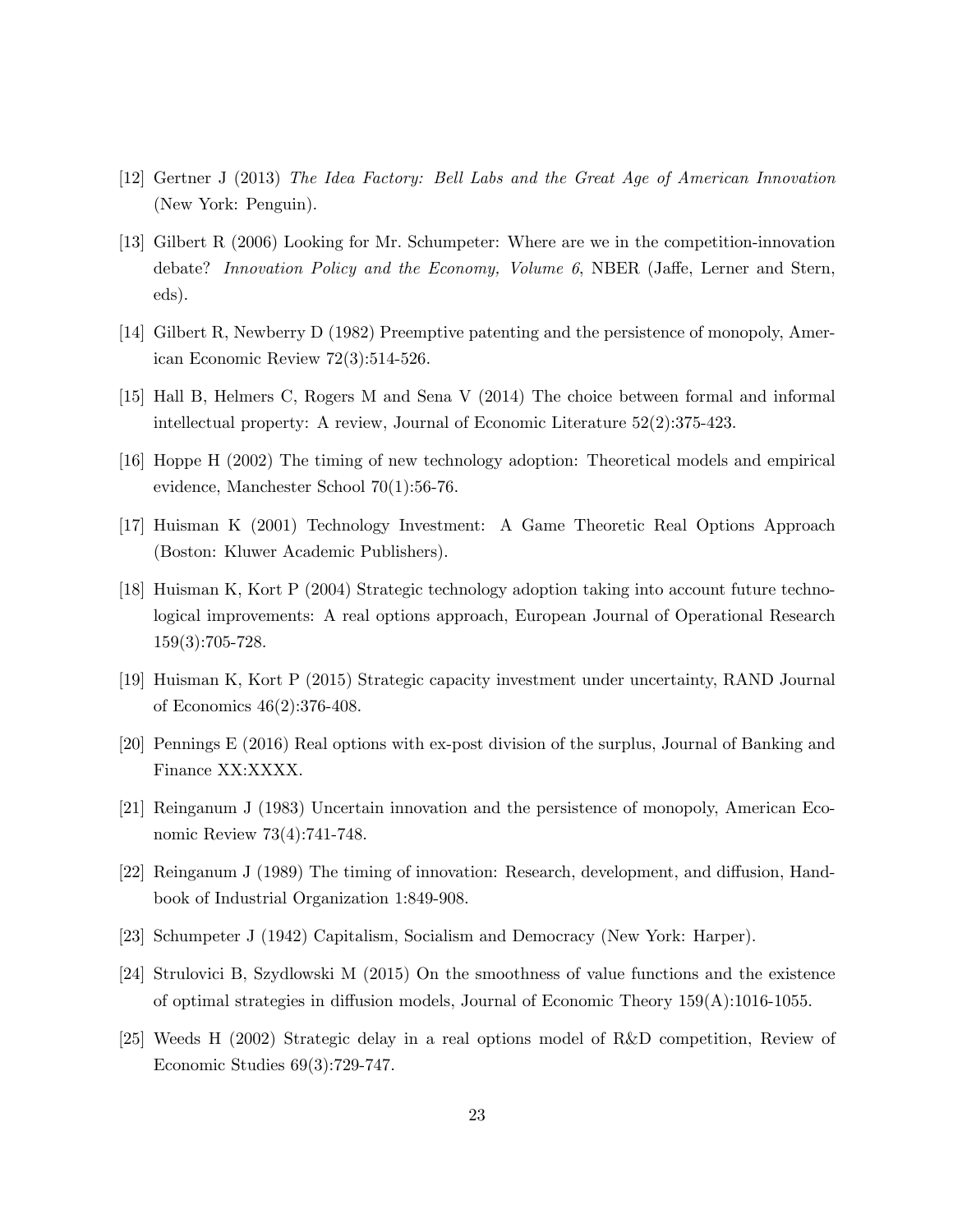# A Proofs and derivations

#### A.1 Benchmark option

The monopoly firm solves the optimal stopping problem

$$
V^{\mathcal{M}}(K_t) = \sup_{\tau \geq t} \mathbb{E}_t \left[ \left( \overline{\Pi} - \underline{\Pi} - K_{\tau} \right) e^{-r\tau} \right].
$$

Letting  $k = K_t$ ,  $V^{\text{M}}(k)$  in (1) is the expected value of a firm that invests when the current state of the process is  $k$ . Following standard arguments (see Dixit and Pindyck  $[8]$ ) this function satisfies

$$
rV^{\mathcal{M}}(k) dt = \mathbb{E}_{t} dV^{\mathcal{M}}(K_{t}). \qquad (26)
$$

Expanding the right-hand side using Itô's lemma yields the ordinary differential equation

$$
rV^{\rm M} = \mu k \frac{dV^{\rm M}}{dk} + \frac{1}{2} \sigma^2 k^2 \frac{d^2 V^{\rm M}}{dk^2}
$$
 (27)

that  $V^{\text{M}}$  solves along with the boundary and smooth pasting conditions

$$
V^{\mathcal{M}}(K^{\mathcal{M}}) = \overline{\Pi} - \underline{\Pi} - K^{\mathcal{M}}
$$
  
\n
$$
\lim_{k \to \infty} V^{\mathcal{M}}(k) = 0
$$
  
\n
$$
\frac{dV^{\mathcal{M}}}{dk}(K^{\mathcal{M}}) = -1.
$$

A solution to (27) has the form  $V^{\mathbf{M}}(k) = A_1 k^{\beta_1} + A_2 k^{\beta_2}$ . The associated fundamental quadratic is  $0.5\sigma^2\beta(\beta-1)+\beta\mu-r=0$ , which has two roots of which only

$$
\beta = \frac{1}{2} - \frac{\mu}{\sigma^2} - \sqrt{\left(\frac{1}{2} - \frac{\mu}{\sigma^2}\right)^2 + \frac{2r}{\sigma^2}}
$$

is negative and satisfies the second boundary condition. It follows from the other conditions that

$$
K^{\mathrm{M}} = \frac{-\beta}{1-\beta} \left( \overline{\Pi} - \underline{\Pi} \right)
$$

and

$$
A^{\mathrm{M}} = -\frac{1}{\beta} \left[ K^{\mathrm{M}} \right]^{1-\beta}.
$$

Setting  $\gamma \equiv -\beta$  (so  $\gamma > 0$ ) yields the expressions in the text.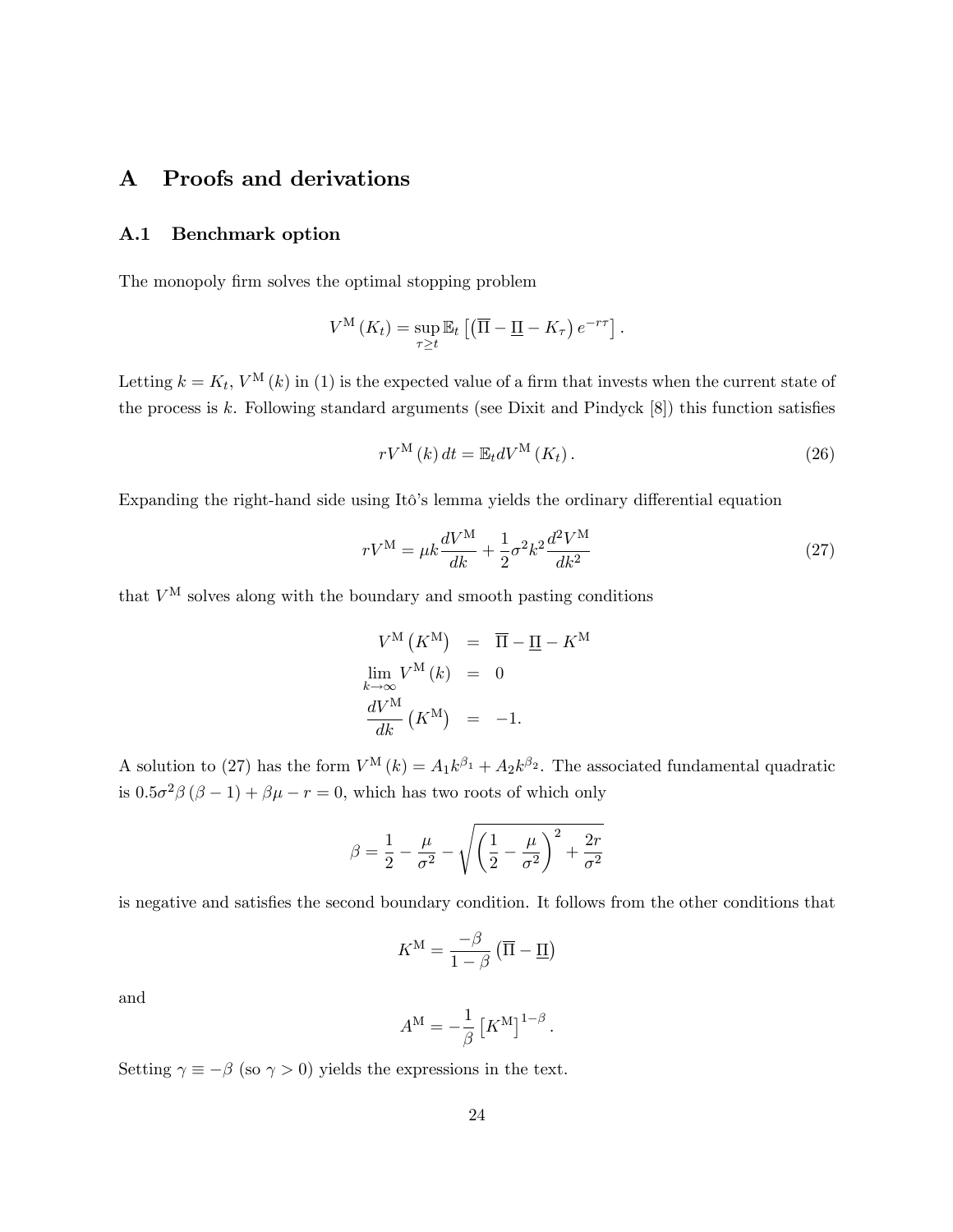#### A.2 Innovation option with finite patent length

Let  $V_T^{\text{C}}(k,t)$  denote the value of the novel idea to a competitive firm at time t with current development cost k and given the patent duration T. The optimal investment threshold,  $K_T(t)$ , is then time-dependent and the dynamic innovation incentive satisfies

$$
rV_T^{\rm C} = \frac{\partial V_T^{\rm C}}{\partial t} + \mu K \frac{\partial V_T^{\rm C}}{\partial K} + \frac{1}{2} \sigma^2 K^2 \frac{\partial^2 V_T^{\rm C}}{\partial K^2}
$$
(28)

over  $t \in (0,T)$ . The continuation region is  $k > K_T(t)$  and  $K_T(t)$  and  $V_T^C(k,t)$  satisfy the boundary and smooth-pasting conditions

$$
\lim_{k \to \infty} V_T^{\mathcal{C}}(k, t) = 0
$$
  
\n
$$
V_T^{\mathcal{C}}(K_T(t), t) = \Pi^{\mathcal{C}}(1 - e^{-r(T-t)}) - K_T(t)
$$
  
\n
$$
\frac{\partial V_T^{\mathcal{C}}}{\partial K}(K_T(t), t) = -1
$$
  
\n
$$
V_T^{\mathcal{C}}(K_T(T), T) = 0
$$
\n(29)

along with  $\lim_{t \to T} K_T(t) = \Pi^C$ .

#### A.3 Option with random imitation arrival

A probability  $\lambda$  per unit of time that a rival firm successfully imitates the firm's innovation (in which case all product market rent is competed away) corresponds to adding a jump to the stochastic process (Dixit and Pindyck  $[8]$ ). The differential equation  $(27)$  then has the form

$$
rV_{\lambda}^{\text{C}} = \mu k \frac{dV_{\lambda}^{\text{C}}}{dk} + \frac{1}{2} \sigma^2 k^2 \frac{d^2 V_{\lambda}^{\text{C}}}{dk^2} - \lambda V_{\lambda}^{\text{C}}
$$
(30)

so the fundamental quadratic becomes  $0.5\sigma^2\beta(\beta-1) + \beta\mu - (r + \lambda) = 0$ . Proceeding as above yields the expression for  $\gamma'$  in the text.

To establish that  $\partial K_{\lambda}^{C}/\partial \lambda < 0$  and  $K_{\lambda}^{C} < K^{C}$  as claimed in the text, it is necessary to verify that

$$
f(\lambda) := \frac{\gamma'}{\gamma' + 1} \frac{r}{r + \lambda} < \frac{\gamma}{\gamma + 1} \tag{31}
$$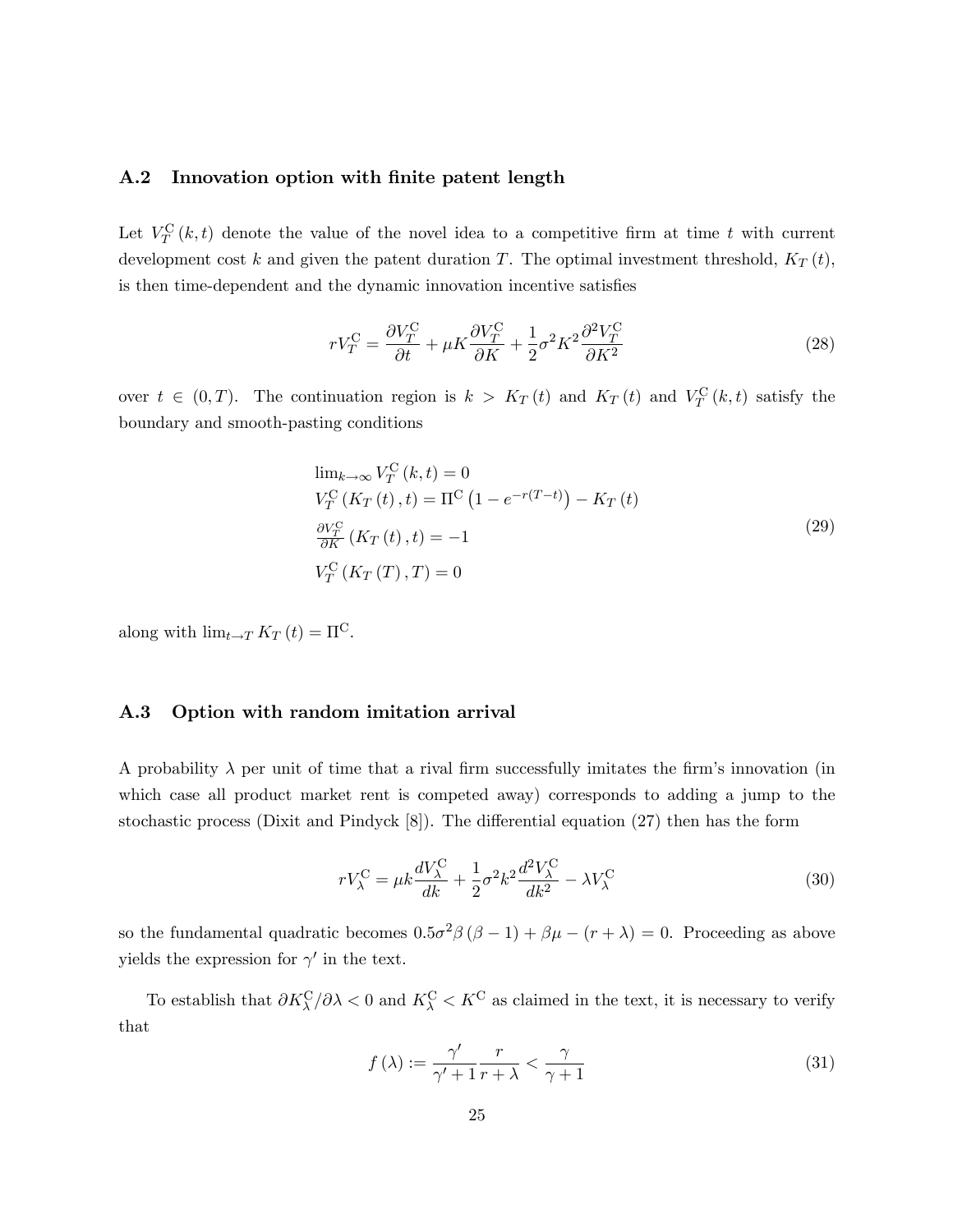for  $\lambda > 0$ . Note that  $f(0) = 1$  and

$$
f'(\lambda) = \frac{r\left(\frac{\partial \gamma'}{\partial \lambda}(r+\lambda) - \gamma'(\gamma'+1)\right)}{(\gamma'+1)^2(r+\lambda)^2}
$$
\n(32)

$$
= \frac{r\left(\frac{r+\lambda}{\sigma^2}\left(\left(\frac{\mu}{\sigma^2}-\frac{1}{2}\right)^2+\frac{2(r+\lambda)}{\sigma^2}\right)^{-0.5}-\gamma'\left(\gamma'+1\right)\right)}{\left(\gamma'+1\right)^2\left(r+\lambda\right)^2} \tag{33}
$$

$$
\left\langle \frac{r\left(\sqrt{\frac{r+\lambda}{2\sigma^2}} - \gamma'\left(\gamma' + 1\right)\right)}{\left(\gamma' + 1\right)^2 \left(r + \lambda\right)^2} < 0. \right. \tag{34}
$$

Alternatively it can be assumed that competing innventions arrive at a rate  $\lambda_0 > 0$  (an form of ex-ante threat to appropriability) and that information leaks leading to imitation at a rate  $\lambda_1$ once innovation has occured. In that case, the innovation incentives becomes

$$
V_{\lambda_0}^{\text{C}}(k) = \begin{cases} \frac{r}{r + \lambda_1} \Pi^{\text{C}} - k, \, k \le K_{\lambda_0}^{\text{C}}\\ \frac{[K_{\lambda}^{\text{C}}]^{\gamma_0' + 1}}{\gamma_0'} k^{-\gamma_0'}, \, k > K_{\lambda_0}^{\text{C}} \end{cases} \tag{35}
$$

where

$$
\gamma_0' = \frac{\mu}{\sigma^2} - \frac{1}{2} + \sqrt{\left(\frac{\mu}{\sigma^2} - \frac{1}{2}\right)^2 + \frac{2\,(r + \lambda_0)}{\sigma^2}} \text{ and } K_{\lambda_0}^{\text{C}} = \frac{\gamma_0'}{\gamma_0' + 1} \frac{r}{r + \lambda_1} \Pi^{\text{C}}
$$
(36)

and retains the asymptotic properties of  $V_{\lambda}^{\text{C}}$ .

#### A.4 Comparison of dynamic innovation incentives with random lead time

The proposition is proved by studying the piecewise-defined functions  $(2)$  and  $(8)$  for different values of the parameter  $\lambda$ .

## Definition of  $\lambda^{K}$

 $\lambda^K$  is defined implicitly by the condition  $K_{\lambda}^{\text{C}} = K^{\text{M}}$ . This condition can be expressed as

$$
f_K(\lambda) := \frac{\gamma'}{\gamma' + 1} = \frac{\gamma}{\gamma + 1} \frac{\overline{\Pi} - \underline{\Pi}}{\Pi^{\mathcal{C}}} \left( 1 + \frac{\lambda}{r} \right) =: g_K(\lambda). \tag{37}
$$

Here  $f_K(0) = \frac{\gamma}{\gamma + 1} > g_K(0)$ . Both  $f_K$  and  $g_K$  are increasing, but  $f_K$  is concave:

$$
f_K''(\lambda) = -\frac{1}{\left(\gamma' + 1\right)^2} \left(\frac{\partial \gamma'}{\partial \lambda}\right)^2 + \frac{1}{\gamma' + 1} \frac{\partial^2 \gamma'}{\partial \lambda^2} < 0,\tag{38}
$$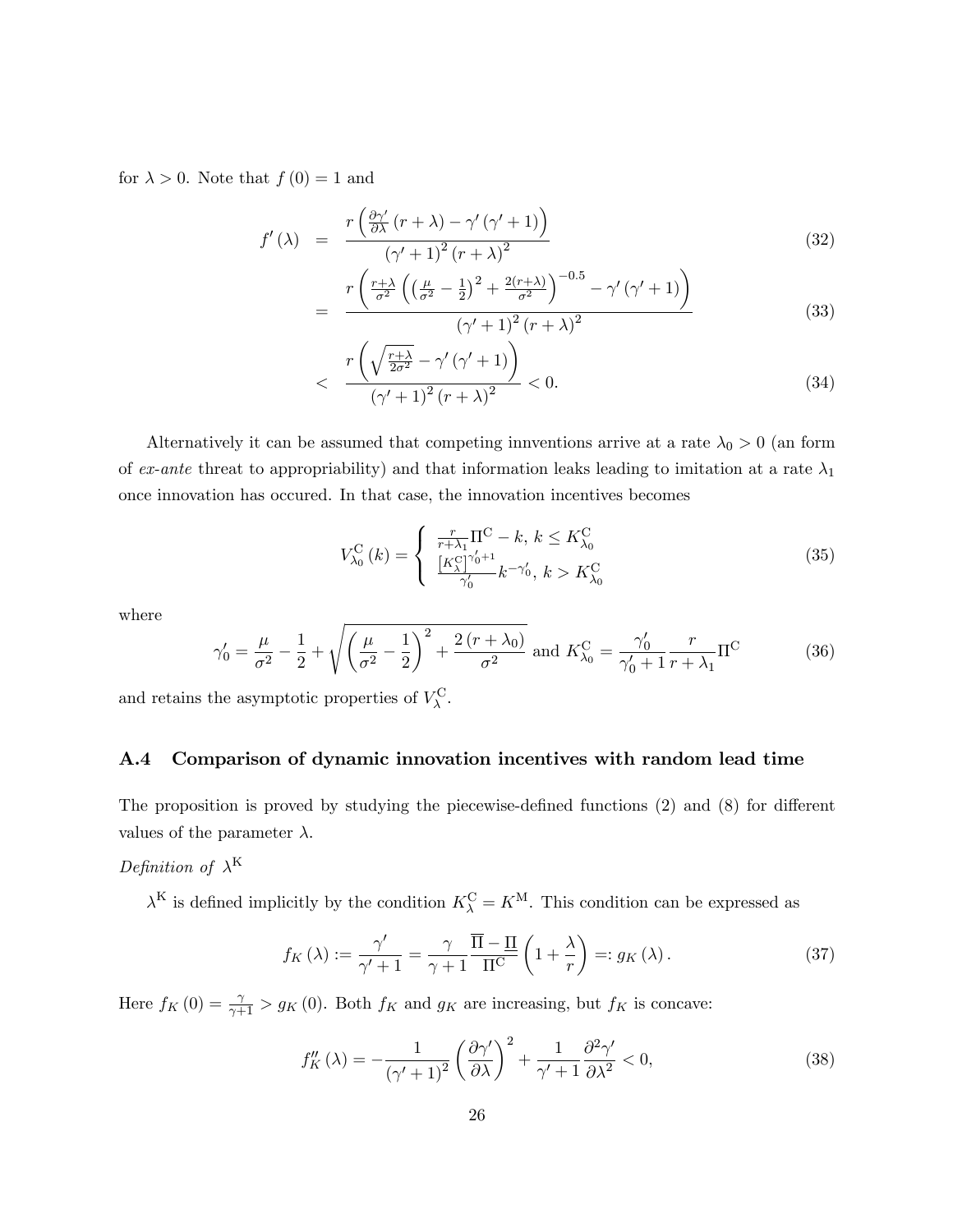whereas  $g_K$  is linear. Therefore there exists a unique intersection in  $(0, \infty)$ ,  $\lambda^K$ , establishing the first part of the proposition.

## Definition of  $\lambda^{\Pi}$

Suppose that  $k \le \min\left\{K_{\lambda}^{\text{C}}, K^{\text{M}}\right\}$ . Then  $V_{\lambda}^{\text{C}}(k) \left(<,>\right) V^{\text{M}}(k)$  if and only if

$$
\frac{r}{r+\lambda}\Pi^{\mathcal{C}}\left(\langle\cdot,\rangle\right)\overline{\Pi}-\underline{\Pi}.\tag{39}
$$

Let  $\lambda^{\Pi} = r ((\Pi^{C}/(\overline{\Pi} - \underline{\Pi})) - 1) > 0$  denote the arrival rate that equates the competitive and monopoly payoffs from instantaneous investment. Since  $f_K(\lambda^{\Pi}) > g_K(\lambda^{\Pi})$ , it follows that  $\lambda^{\Pi} < \lambda^{\mathrm{K}}.$ 

Comparison of innovation incentives for  $\lambda > \lambda^{\Pi}$ 

Suppose that  $\lambda > \lambda^{\Pi}$ , so  $\overline{\Pi} - \underline{\Pi} > (r/(r + \lambda)) \Pi^{\text{C}}$ . There are two subcases to consider.

First, if  $\lambda \in (\lambda^{II}, \lambda^{K})$ , then  $K_{\lambda}^{C} > K^{M}$ . For  $k \in [0, K^{M}]$ , both firms invest immediately and  $V_{\lambda}^{C}(k) < V^{M}(k)$  (by definition of  $\lambda^{H}$ ). For  $k \in (K^{M}, K_{\lambda}^{C})$ , the monopoly firm delays investment whereas the competitive firm does not. Over this range  $d(V^M - V_\lambda^C)/dk = -\left(K^M/k\right)^{\gamma'+1}$ 1 > 0. The difference  $V^{\text{M}} - V_{\lambda}^{\text{C}}$  is thus bounded above by  $V^{\text{M}}(K_{\lambda}^{\text{C}}) - V_{\lambda}^{\text{C}}(K_{\lambda}^{\text{C}}) = \overline{\Pi} - \underline{\Pi} (r/(r+\lambda))$   $\Pi^C > 0$ . Finally for  $k > K_{\lambda}^C$ , both firms delay investment and the ratio  $V^M/V_{\lambda}^C =$  $(\gamma'/\gamma) (K^{\mathcal{M}})^{\gamma+1} (K^{\mathcal{C}}_{\lambda})^{-\gamma'-1} k^{\gamma'-\gamma}$  increases in k. Therefore, for  $\lambda \in (\lambda^{\Pi}, \lambda^{\mathcal{K}})$ ,  $V^{\mathcal{C}}_{\lambda}(k) < V^{\mathcal{M}}(k)$ for all  $k$ .

Second, if  $\lambda \in [\lambda^{K}, \infty)$ , then  $K_{\lambda}^{C} \leq K^{M}$ . For  $k \in [0, K^{C}]$ , both firms invest immediately and  $V_{\lambda}^{C}(k) < V^{M}(k)$ . If  $\lambda > \lambda^{K}$ , then the interval  $(K_{\lambda}^{C}, K^{M})$  is non-empty and for  $k \in (K_{\lambda}^{\text{C}}, K^{\text{M}})$  the monopoly firm invests immediately whereas the competitive firm does not, and  $d(V^M - V_\lambda^C)/dk = -(K^M/k)^{\gamma'+1} + 1 < 0$ . Over this range  $V^M - V_\lambda^C$  is therefore bounded below by  $V^{\text{M}}(K^{\text{M}}) - V_{\lambda}^{\text{C}}(K^{\text{M}})$ , and  $V^{\text{M}}(K^{\text{M}}) / V_{\lambda}^{\text{C}}(K^{\text{M}}) = (\gamma'/\gamma) (K^{\text{M}}/K_{\lambda}^{\text{C}})^{\gamma'+1} > 1$ . Finally, for  $k > K^M$  both firms delay investment and  $V^M/V^C_\lambda$  increases in k as in the previous subcase. Therefore, for  $\lambda \in \left[\lambda^{\mathcal{K}}, \infty\right), V_{\lambda}^{\mathcal{C}}(k) < V^{\mathcal{M}}(k)$  for all k.

To sum up, for  $\lambda > \lambda^{\Pi}$ ,  $V_{\lambda}^{\mathcal{C}}(k) < V^{\mathcal{M}}(k)$  for all k, and therefore in this range  $\widehat{K} = 0$ . Comparison of innovation incentives for  $\lambda \leq \lambda^{\Pi}$ 

If  $\lambda < \lambda^{\Pi}$ , then  $K_{\lambda}^{\mathcal{C}} > K^{\mathcal{M}}$ . For  $k \in [0, K^{\mathcal{M}}]$  both firms invest immediately, and  $V_{\lambda}^{\mathcal{C}}(k)$  $V^{\rm M}(k)$  over this range. Any intersection must therefore occur either over  $(K^{\rm M}, K_{\lambda}^{\rm C})$  or over  $[K_{\lambda}^{\rm C}, \infty)$ . To determine which of these occurs it is necessary to study the value of  $V_{\lambda}^{\rm C}/V^{\rm M}$  at  $K_{\lambda}^{\rm C}$ , where  $V_{\lambda}^{\text{C}}\left(K_{\lambda}^{\text{C}}\right)/V^{\text{M}}\left(K_{\lambda}^{\text{C}}\right)=\left(\gamma/\gamma'\right)\left(K_{\lambda}^{\text{C}}/K^{\text{M}}\right)^{\gamma+1}$ . Note first that  $\lim_{\lambda\to 0}\left(V_{\lambda}^{\text{C}}\left(K_{\lambda}^{\text{C}}\right)/V^{\text{M}}\left(K_{\lambda}^{\text{C}}\right)\right)=$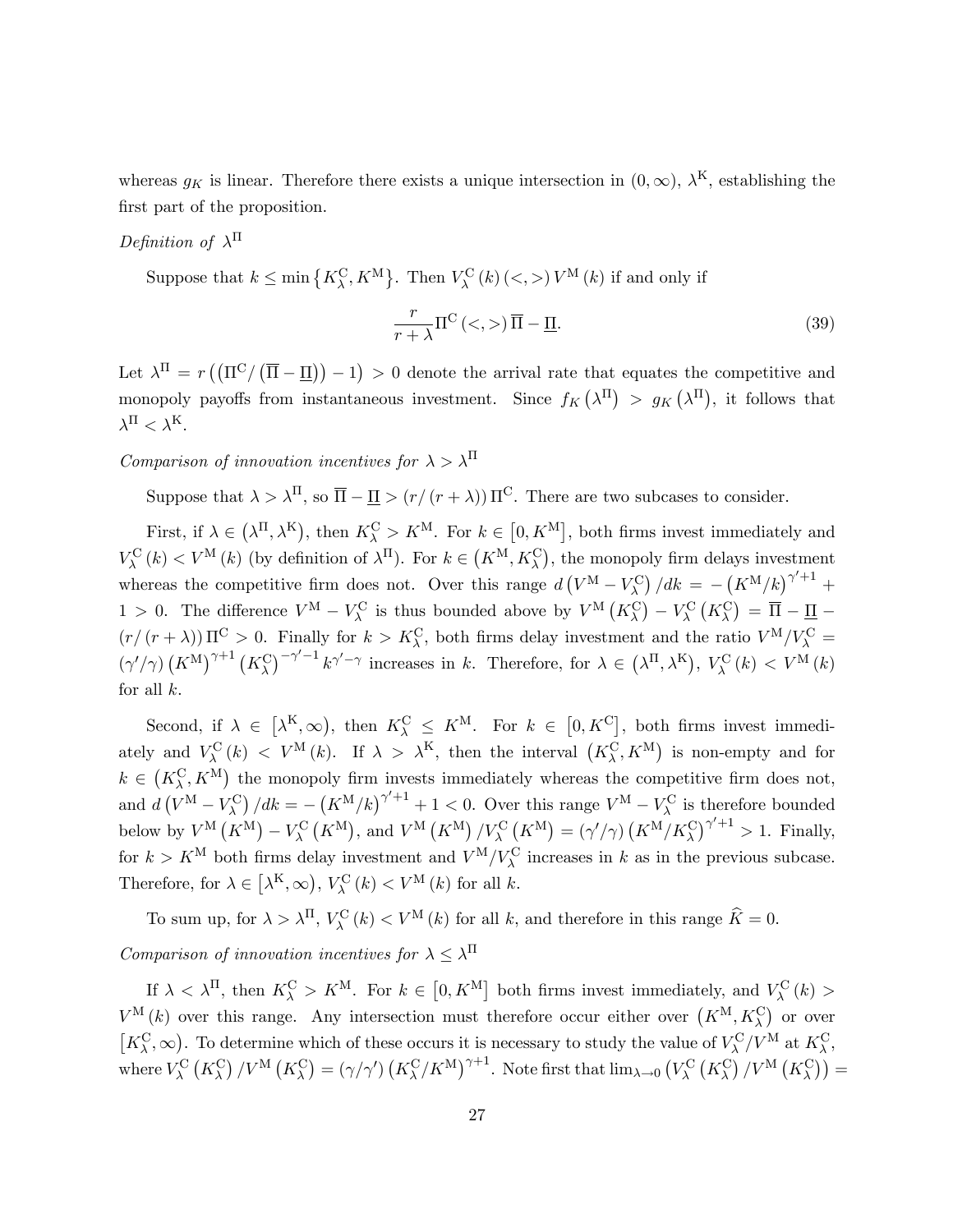$\left(\Pi^{\text{C}}/\left(\overline{\Pi} - \underline{\Pi}\right)\right)^{\gamma+1} > 1.$  Next,

$$
\frac{\partial K_{\lambda}^{\text{C}}}{\partial \lambda} = K_{\lambda}^{\text{C}} \left( \frac{1}{\gamma'(\gamma' + 1)} \frac{\partial \gamma'}{\partial \lambda} - \frac{1}{r + \lambda} \right),\tag{40}
$$

so that after evaluating and simplifying

$$
\frac{\partial \left( V_{\lambda}^{\text{C}} \left( K_{\lambda}^{\text{C}} \right) / V^{\text{M}} \left( K_{\lambda}^{\text{C}} \right) \right)}{\partial \lambda} = \frac{\gamma}{\gamma'} \left( \frac{K_{\lambda}^{\text{C}}}{K^{\text{M}}} \right)^{\gamma+1} \left( \frac{\gamma - \gamma'}{\gamma'(\gamma' + 1)} \frac{\partial \gamma'}{\partial \lambda} - \frac{\gamma + 1}{r + \lambda} \right) < 0. \tag{41}
$$

Finally  $\lim_{\lambda\to\lambda^{_\Pi}}\left(V^\text{C}_\lambda\left(K^\text{C}_\lambda\right)/V^\text{M}\left(K^\text{C}_\lambda\right)\right)=\left(\left(\gamma+1\right)^{\gamma+1}/\gamma^\gamma\right)\left(\left(\gamma'\right)^\gamma/\left(\gamma'+1\right)^{\gamma+1}\right)$  and it is straightforward to establish that this latter term is smaller than 1 for any  $\gamma' > \gamma$ . Therefore, there exists a unique  $\lambda_0 \in (0, \lambda^{\Pi})$  such that  $V_{\lambda_0}^{\text{C}}(K_{\lambda_0}^{\text{C}}) / V^{\text{M}}(K_{\lambda_0}^{\text{C}}) = 1$ . There are thus two cases to consider.

First, if  $\lambda > \lambda_0$  so  $V_\lambda^{\text{C}}(K_\lambda^{\text{C}}) < V^{\text{M}}(K_\lambda^{\text{C}})$ , then  $V_\lambda^{\text{C}}(k)$  intersects  $V^{\text{M}}(k)$  in  $(K^{\text{M}}, K_\lambda^{\text{C}})$ , i.e. in a region in which a monopoly firm delays investment whereas a competitive firm invests immediately. In this case  $\widehat{K}$  is defined as the root in  $k \in (K^{\mathcal{M}}, K_{\lambda}^{\mathcal{C}})$  of

$$
\frac{r}{r+\lambda}\Pi^{\mathcal{C}} - k = \frac{\left[K^{\mathcal{M}}\right]^{\gamma+1}}{\gamma}k^{-\gamma}.\tag{42}
$$

Second, if  $\lambda \leq \lambda_0$  so  $V_\lambda^{\text{C}}(K_\lambda^{\text{C}}) \geq V^{\text{M}}(K_\lambda^{\text{C}})$ , then  $V_\lambda^{\text{C}}(k)$  intersects  $V^{\text{M}}(k)$  in  $[K_\lambda^{\text{C}}, \infty)$  and both firms delay investment. In this case solving  $V_{\lambda}^{\text{C}}(k) = V^{\text{M}}(k)$  directly yields

$$
\widehat{K} = \left(\frac{\gamma}{\gamma'} \frac{\left[K_{\lambda}^{\text{C}}\right]^{\gamma'+1}}{\left[K^{\text{M}}\right]^{\gamma+1}}\right)^{\frac{1}{\gamma'-\gamma}}.
$$
\n(43)

For  $\lambda = \lambda^{\Pi}$ , by continuity (42) determines the unique intersection to be at  $\hat{K} = K^{\text{M}}$ .

#### A.5 Innovation option with timing and size choice

#### A.5.1 Monopoly case

Pennings [20] provides sufficient conditions for an investment option with size and timing choice with a general payoff specification to be well-defined. The argument here runs along similar lines to his except that Assumption *ii.b*) requires the investment elasticity to cross  $\gamma/(1+\gamma)$  once from above rather than to be globally decreasing.

In order to find  $V_x^{\text{M}}$  and the optimal investment threshold and size, applying Itô's lemma to  $rV_x^{\text{M}}(k) dt = \mathbb{E}_t dV_x^{\text{M}}(K_t)$  yields

$$
rV_x^{\rm M} = \mu k \frac{dV_x^{\rm M}}{dk} + \frac{1}{2} \sigma^2 k^2 \frac{d^2 V_x^{\rm M}}{dk^2}.
$$
\n(44)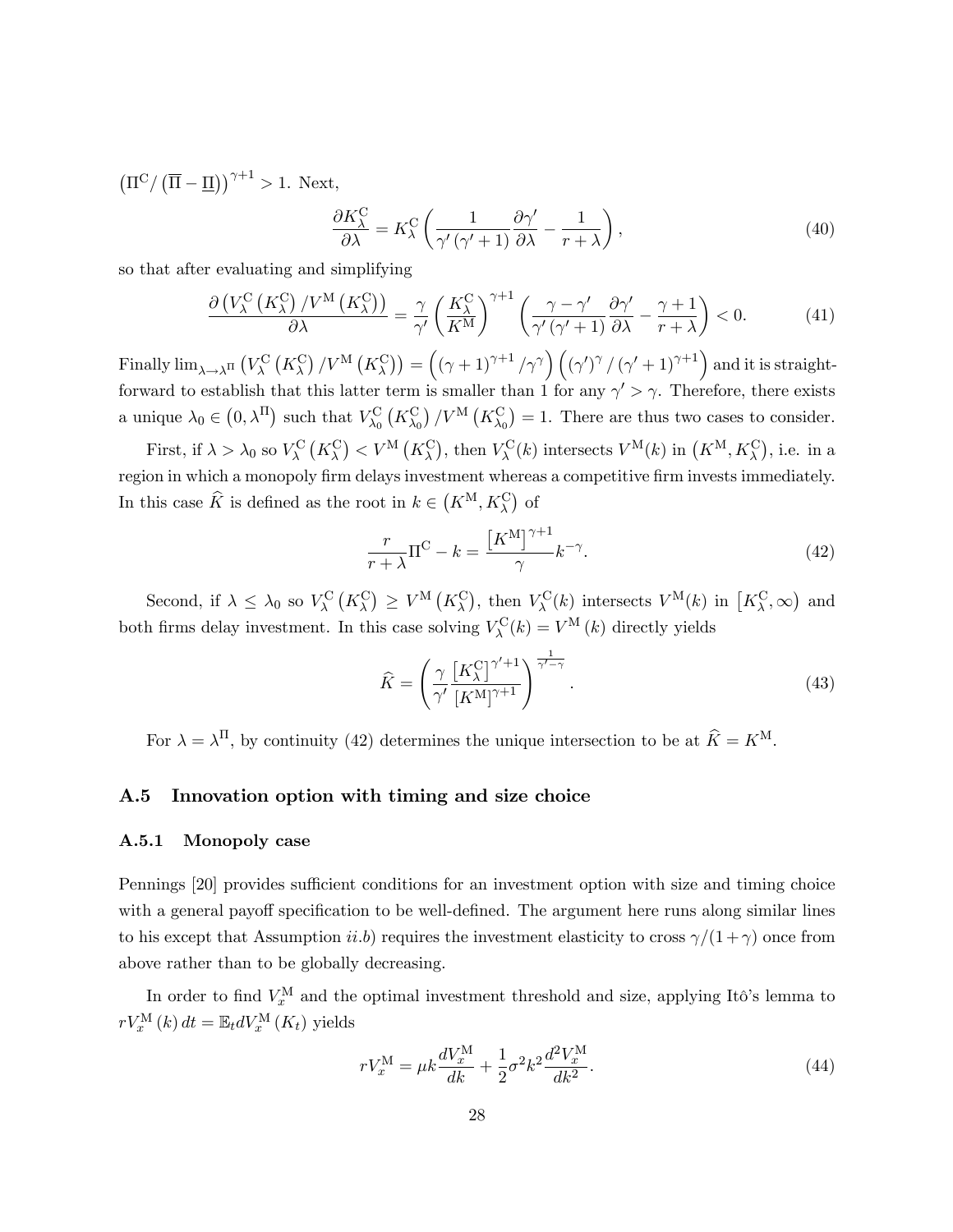The boundary and smooth-pasting conditions are

$$
V_x^{\mathcal{M}}\left(K_x^{\mathcal{M}}\right) = \eta \left(1-\eta\right)^{\frac{1-\eta}{\eta}} \left( \left[c\left(x^{\mathcal{M}}\left(K_x^{\mathcal{M}}\right)\right)\right]^{-\frac{1-\eta}{\eta}} - \left[c\left(0\right)\right]^{-\frac{1-\eta}{\eta}}\right) - K_x^{\mathcal{M}} x^{\mathcal{M}}\left(K_x^{\mathcal{M}}\right)
$$
  
\n
$$
\lim_{k \to \infty} V_x^{\mathcal{M}}\left(k\right) = 0
$$
  
\n
$$
\frac{dV_x^{\mathcal{M}}}{dk}\left(K_x^{\mathcal{M}}\right) = -x^{\mathcal{M}}\left(K_x^{\mathcal{M}}\right)
$$
\n(45)

where the last (smooth pasting) condition results from the optimality of  $x^M$ , so that by the envelope theorem  $(dV_x^M/dk)$   $(K_x^M) = (\partial V_x^M/\partial k)$   $(K_x^M)$ . Solving these conditions for the posited form  $V_x^{\text{M}}(k) = Ak^{\beta}$  yields the value function and the candidate stopping threshold  $K_x^{\text{M}}$  given in the text. Uniqueness of  $K_x^{\text{M}}$  (and  $x^{\text{M}}$ ) results from Assumption 1 in the text as follows.

Let

$$
f(x) := \overline{\Pi}'(x) \tag{46}
$$

and

$$
g(x) := \frac{\gamma}{\gamma + 1} \frac{\overline{\Pi}(x) - \underline{\Pi}}{x}.
$$
 (47)

The profit-maximizing innovation size if the firm invests at an optimal threshold,  $x^M$ , solves

$$
f(x) = g(x). \tag{48}
$$

To establish the existence of a solution to  $(48)$  proceed as follows. Because f and g are continuous a set of sufficient conditions is  $\lim_{x\to 0}(f/g) > 1$  and  $\lim_{x\to \infty}(f/g) < 1$ .

For the limit at zero,  $\lim_{x\to 0} (f/g) = (1 + 1/\gamma) \lim_{x\to 0} (x\overline{\Pi}'(x)/\overline{\Pi}(x))$ . Because  $\overline{\Pi}$  is strictly concave,  $\overline{\Pi}(x) < \overline{\Pi}(0) + x \overline{\Pi}'(0) = x \overline{\Pi}'(0) < \infty$ . Therefore  $\lim_{x\to 0} (f/g) < (1 + 1/\gamma) \lim_{x\to 0} (x \overline{\Pi}'(x) / x \overline{\Pi}'(0)) =$  $(1+1/\gamma)\left(\lim_{x\to 0} \overline{\Pi}'(x)\right)/\overline{\Pi}'(0) = 1+1/\gamma.$ 

The limit at infinity is obtained using l'Hôpital's rule

$$
\lim_{x \to \infty} \frac{f}{g} = \lim_{x \to \infty} \frac{\gamma + 1}{\gamma} \frac{x}{\frac{\overline{\Pi}(x) - \underline{\Pi}}{\overline{\Pi}'(x)}} = \frac{\gamma + 1}{\gamma} \lim_{x \to \infty} \frac{1}{1 - \frac{(\overline{\Pi}(x) - \underline{\Pi})\overline{\Pi}''(x)}{\left[\overline{\Pi}'(x)\right]^2}} < 1
$$
\n(49)

where the final inequality follows from strict  $1 + (1/\gamma)$ -concavity of  $\overline{\Pi}(x) - \underline{\Pi}$ , which implies  $1 \left(\left(\overline{\Pi}-\underline{\Pi}\right)\overline{\Pi}''/\left|\overline{\Pi}'\right|^2\right)$  $> 1 + (1/\gamma)$ . Therefore a solution to (48) exists.

The solution  $x^M$  is unique if  $f-g$  is strictly single downcrossing, that is if  $f(x^M) = g(x^M) \Rightarrow$  $f'(x^{\mathbf{M}}) < g'(x^{\mathbf{M}})$ . Taking the condition  $f'(x) < g'(x)$ ,

$$
\overline{\Pi}''(x) < \frac{\gamma}{\gamma + 1} \frac{x \overline{\Pi}'(x) - \left(\overline{\Pi}(x) - \underline{\Pi}\right)}{x^2},\tag{50}
$$